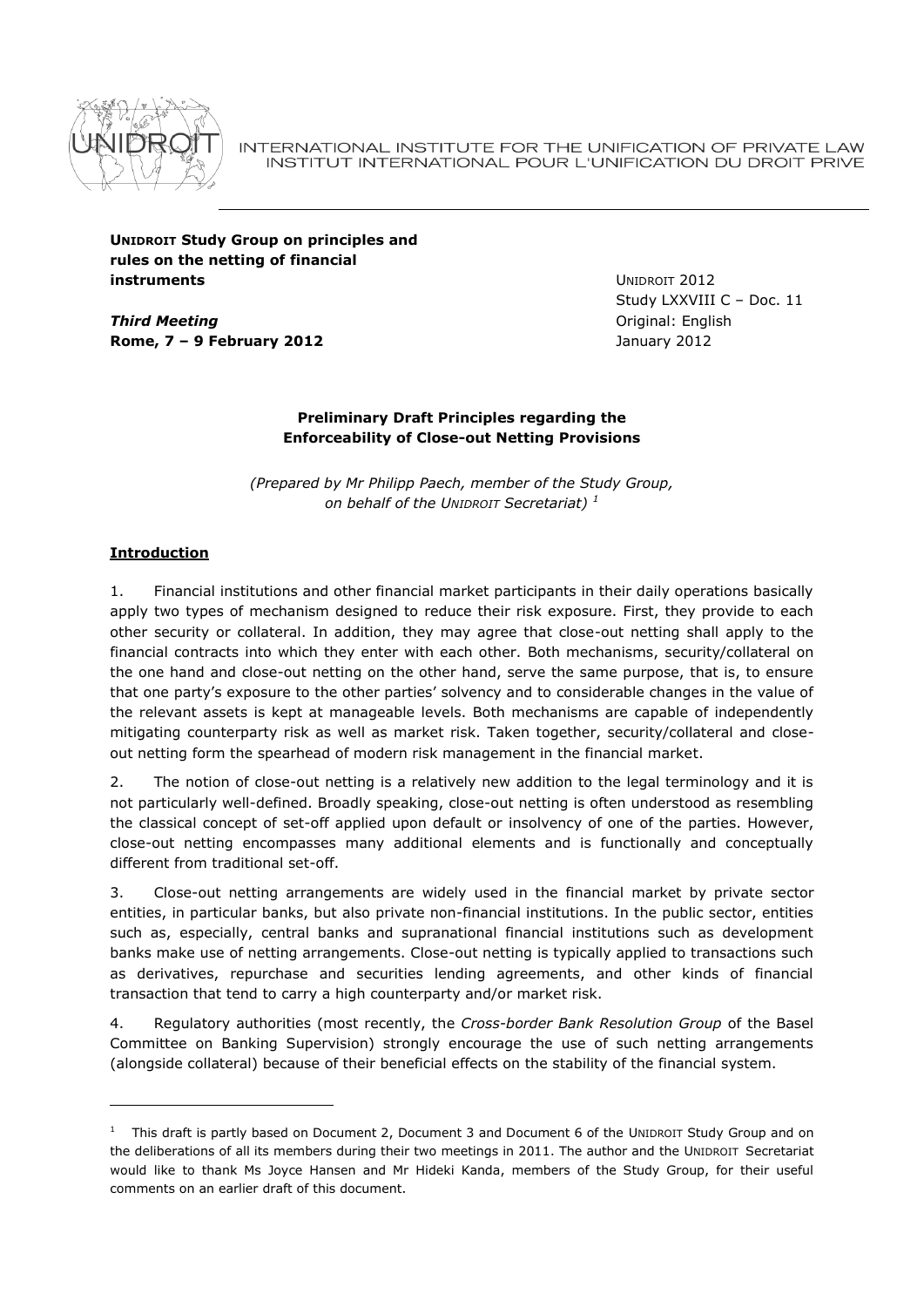5. However, these beneficial effects are particularly palpable in the event of the insolvency of a counterparty. In that case, the use of close-out netting assumes that the legal effects stipulated to that end by the parties (the close-out netting provision) will be recognised by and be enforceable under the applicable insolvency law. Globally, however, the current *status quo* is that while many jurisdictions recognise netting in insolvency, the extent to which they do so and the scope and legal effects differ. Other jurisdictions do not clearly recognise netting, and the legal practice in such jurisdictions often resorts to the principles governing set-off, failing to recognise the fundamental differences between the two mechanisms. This global 'patchwork' is unsatisfactory in crossjurisdictional situations, since it exposes the financial market participants' risk management to unnecessary legal uncertainty and may even jeopardise it. $<sup>2</sup>$ </sup>

6. An additional aspect of the enforceability of netting agreements has come to the fore since the beginning of the recent financial crisis: regulatory authorities, while underlining the usefulness of netting, have contemplated the need for a brief moratorium on the netting mechanism in preinsolvency or insolvency situations affecting a financial institution, so as to allow the regulator the time needed to decide if and how to save an ailing entity for reasons of systemic stability. The Financial Stability Board has recently provided guidance as to how the regulatory interest should be reconciled with financial firms" and its regulators" need to rely on the enforceability of close-out netting for risk management and mitigation purposes.

7. The emerging international regulatory consensus regarding the interplay between close-out netting and bank resolution is set out in the FSB report on bank resolution.  $3$  However, this newly developing regulatory approach has to deal with a patchwork where the relevant legal mechanisms in which close-out netting is embedded are not compatible or comparable across borders. Therefore, the sensitive connection of regulatory measures such as moratoria on termination or portfolio transfers to the essential insolvency and commercial law framework might fail in certain cases. Notably, regulatory measures aimed at restricting close-out netting in bank resolution procedures might be less effective. Further, the global patchwork leads to situations where portfolios of financial contracts covered by close-out netting agreements are difficult to transfer to a cross-border acquirer. This situation calls for a more harmonised and streamlined framework regarding close-out netting on which market participants and regulatory can rely across all financial markets.<sup>4</sup>

8. First steps have meanwhile been taken towards an international consensus on the principles underlying the legal cornerstones regarding enforceability of close-out netting agreements. The Geneva Securities Convention sets out an optional framework for the protection of collateral transactions. This protection extends to netting agreements provided they are concluded as part of a collateral transaction. The Convention therefore contains a definition of close-out netting and a key rule on enforceability.<sup>5</sup>

9. Furthermore, netting has also been recognised in the work of UNCITRAL on cross-border insolvency. Notably, the *Legislative Guide on Insolvency Law* refers to the enforceability of netting as a feature to be considered when designing insolvency law, and advises that netting of financial contracts should be allowed under the applicable insolvency procedure.<sup>6</sup>

10. The aim of the following principles is to provide detailed guidance to national legislators seeking to revise or introduce national legislation relevant to the functioning of close-out netting. These principles are designed to improve the enforceability of close-out netting, especially in cross-

-

<sup>&</sup>lt;sup>2</sup> *Cf.* for a detailed analysis Document 2, 1<sup>st</sup> Part, in particular pp. 32 *et seq.* 

 $3$  Financial Stability Board, Key Attributes of Effective Resolution Regimes for Financial Institutions, October 2011, section 4, in particular section 4.3.

<sup>4</sup> *Cf.* for a detailed analysis Document 2, 2nd Part, in particular pp. 68 *et seq.*

<sup>&</sup>lt;sup>5</sup> UNIDROIT Convention on Substantive Rules for Intermediated Securities, adopted in Geneva on 9 October 2009; in particular Article 31(3)(j) and Article 32(3).

<sup>&</sup>lt;sup>6</sup> UNCITRAL, Legislative Guide on Insolvency, 2005, Recommendations 7g) and 101-107.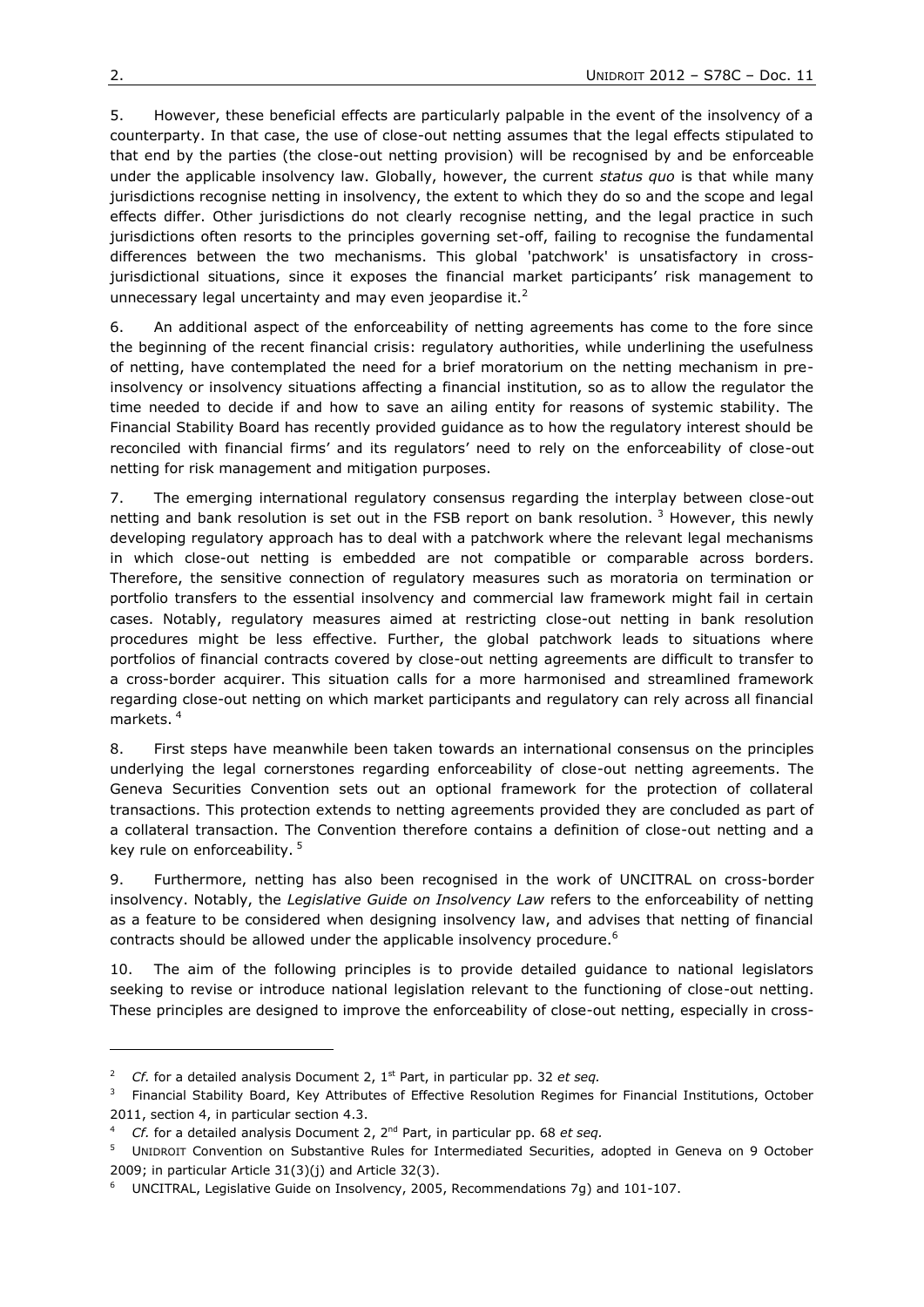jurisdictional situations, in order to provide a sound basis, in commercial and insolvency law terms, for risk management and mitigation by financial institutions and for the application of regulatory policies in the international context.

## **Principle 1: Definition of 'Close-out netting provision'**

# *Alternative (c)<sup>7</sup>*

*1. "Close-out Netting Provision" means a contractual agreement relating to Eligible Financial Contracts between Eligible Parties under which, on the occurrence of a predefined event in relation to one of the parties, the respective obligations of the parties under such Eligible Financial Contract are reduced, so as to result in a single net obligation representing the aggregate value of all combined obligations, which is then payable by the relevant party. Depending on the contractual agreement and applicable law, close-out netting occurs automatically by operation of the contractual agreement or may occur at the election of the party which is not the party to which the predefined event relates.*

Key considerations in respect of this definition

- $\triangleright$  The definition of close-out netting provision shall be broad so as to encompass different types of provision which achieve a functionally identical result.
- $\triangleright$  It shall not privilege one or the other legal method to achieve the result that may exist in different jurisdictions and in different standard market contracts.
- $\triangleright$  The definition shall exclusively relate to contractual close-out netting. Statutory provisions that achieve an identical or similar result are not addressed in this definition.

## Explanation and commentary

## *'Close-out netting'*

-

11. Close-out netting is best described in functional terms, *i.e.* by reference to a result. The process, in practical terms, is the following. A bundle of financial contracts between the parties is contractually covered by a netting agreement. Upon the occurrence of a predefined event, all nonperformed contracts covered by the netting provision cease to be treated individually. Their aggregate value computed so as to result in one single net payment obligation. This obligation is owed by the party which is 'out of the money' to the party which is 'in the money'. This obligation *remains the only obligation to be settled and is generally due shortly after being determined.*

## *'Provision' and 'contractual agreement'*

12. This definition covers contractual close-out netting, as opposed to statutory rules that may achieve an identical or similar result.

<sup>&</sup>lt;sup>7</sup> Alternatives (a) and (b) of Principle 1 in Document 6 are retained. The explanations given here in relation to Alternative (c) could be applied accordingly.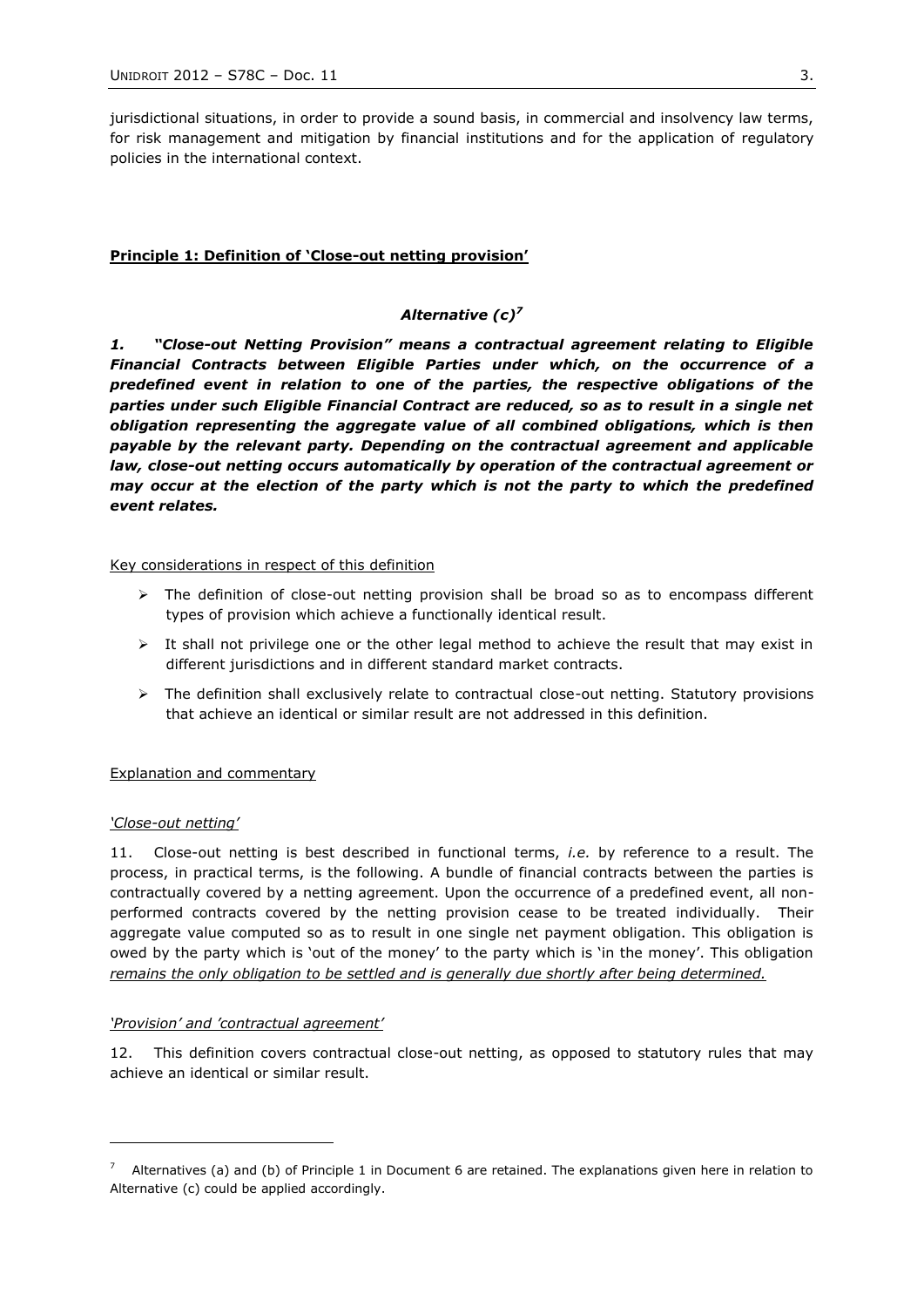<span id="page-3-0"></span>13. Where the result of close-out netting is achieved through a combination of statutory rules with contractual rules (*e.g.*, the right to terminate is statutory, acceleration, valuation and aggregation are arranged for contractually), these principles exclusively cover the contractual part, *cf. infra*, paragraph [22.](#page-4-0)

14. In practice, an agreement allowing for close-out netting between the parties may be included in standard master documentation (such as the ISDA Master Agreement), or be part of a tailormade framework agreement, or be an entirely self-standing agreement. These principles therefore refer to "close-out netting provision", rather than to "arrangement" or "agreement", so as to encompass these various possibilities. However, the term "close-out netting provision" covers only those parts of an agreement that actually implement the close-out netting mechanism itself, and nothing else. Definitions, schedules and annexes that the parties may have related to their agreement are covered only to the extent that their content is necessary for the proper operation of the close-out netting mechanism.

15. The internal rules of clearing, settlement and payment systems, as well as central counterparties are also contemplated by this definition. Despite the fact that they are usually approved by the relevant regulatory authority, the character of the relationship between the system and its participants is, or in any case is treated by this instrument as, one of commercial law (membership agreement, by-laws) as regards the treatment of the assets to be settled in the system.

## *'In relation to eligible {financial} contracts'*

16. *Cf.* relevant definition.

## *'Between eligible parties'*

17. *Cf.* relevant definition. Financial contracts concluded between two parties may be settled either bilaterally, between the parties themselves, or through a central entity interposed between the parties. Close-out netting is *equally important* in both scenarios.

18. Bilateral settlement between the parties is the standard case and covered by these principles.

<span id="page-3-1"></span>19. These principles also cover "central clearing" as a collective term for the functionalities of central counterparties, net payment systems and clearing and settlement systems in general. Central clearing applies by virtue of contractual agreements between market participants or as a legal requirement. The arrangement works by interposing a central entity between the parties to every financial contract, so that it becomes 'buyer to every seller and seller to every buyer'. In other words, the bilateral settlement obligations that exist between the system"s participants are entirely replace by bilateral obligations between each participant and the central clearing entity (there are very few truly multilateral clearing mechanisms). Consequently, the net risk exposure is calculated on a bilateral basis, so that each participant"s exposure exists exclusively against the central entity. Thus, given that, from a legal point of view, central clearing breaks down to strictly bilateral relationships, considerations in respect of bilateral close-out netting generally apply to central clearing. This applies both inside and outside insolvency of the participants and the system. Therefore, legal certainty requires also that the conversion of the original contractual relationships between the clearing participants into bilateral relationships between each participant and the central clearing entity is insolvency-proof.

20. Truly multilateral close-out netting is probably an exceptional case. Under such a scheme, more than two parties compute their mutual exposure on a multilateral basis, employing functionalities similar to those used in close-out netting, capped by a system of mutual crossassignments. It is used as a tool to circumscribe the exposure of one market participant *vis-à-vis* a multitude of other, independent market participants, typically a bank managing its risk exposure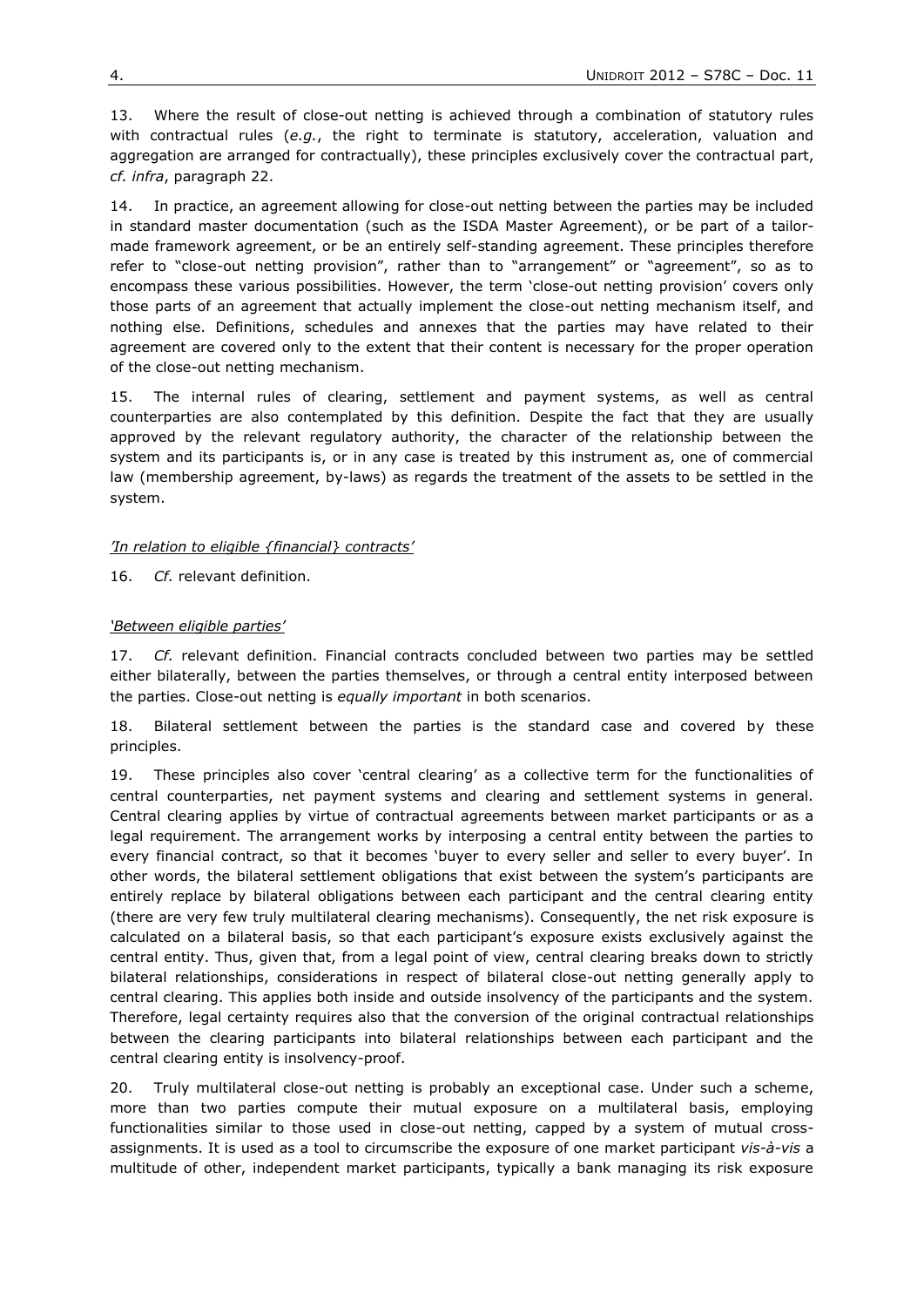under one single netting agreement against several entities belonging to the same group of companies (hence this form of netting is also called 'cross-affiliate netting'). The recognition of a multilateral netting agreement by the applicable insolvency law depends in part on whether the law is able to accommodate the lack of mutuality of the relevant contracts or on whether the "mutuality" created through cross-guarantees, cross-collateralisation agreements or similar arrangements is recognised. Truly multilateral close-out netting is *not* covered by the above definition.

#### *'Predefined event'*

21. The event that usually triggers the application of the netting provision (the "predefined event') is commonly referred to in the relevant documentation as the 'termination event', 'enforcement event' or 'default event'. Close-out netting can occur both in situations where both parties are solvent and in the event of the insolvency of either, since it is the parties to the netting agreement themselves that determine the trigger for the operation of the mechanism. This event may consist, for example, in one of the parties defaulting on one or more of its obligations, or in its filing for insolvency, in the appointment of a state administrator or a similar intervention by the public authorities, or in the opening of an insolvency proceeding or an administration, resolution or restructuring procedure. Netting agreements additionally include external circumstances as termination events, such as the objective impossibility of performing an obligation under one of the financial contracts, or the downgrading of one of the parties' credit rating following its merger with another company.

<span id="page-4-0"></span>22. It is worth noting that the event triggering termination may be determined, in certain jurisdictions, under the relevant legislation itself. In particular, the insolvency of one of the parties may lead to the termination of all open contracts by operation of the statutory law. Parties may supplement this statutory consequence of the termination event with additional contractual rules providing for other elements needed to achieve the result of close-out netting (*cf. supra,* paragraph [13\)](#page-3-0). Such arrangements are likewise envisaged by the present definition.

## *'Reduced so as to result ...'*

23. A close-out netting mechanism is commonly understood as resulting in a single payment obligation owed by the party that is "out of the money" to the party that is "in the money". However, are a number of different functional steps can be used to achieve this result, and these can potentially be based on a number of differing legal concepts.

24. A netting mechanism generally involves several or all of the following steps: (i) termination of the financial contracts, (ii) acceleration of obligations, (iii) valuation of the contracts" value, and, (iv) aggregation to result in an overall net amount. The order of acceleration, aggregation and valuation can vary according to the actual netting agreements. Not all netting clauses need all of these steps to come to the functional result of close-out netting. Which elements are needed and used depends, rather, on the design of the relevant provision and the boundaries under the applicable law. Examples:

- *Termination of each contract; valuation of each contract; aggregation of all values to form one net payment obligation.*
- *Acceleration of each contract, valuation of each contract, aggregation of all values to form one net payment obligation.*
- *Termination of each contract; valuation of each contract; aggregation of all values to form one net payment obligation; acceleration of the net obligation.*
- *Termination of each contract; valuation of each contract; creation of a new (immediately due and payable) payment obligation representing the overall value.*

*Etc.*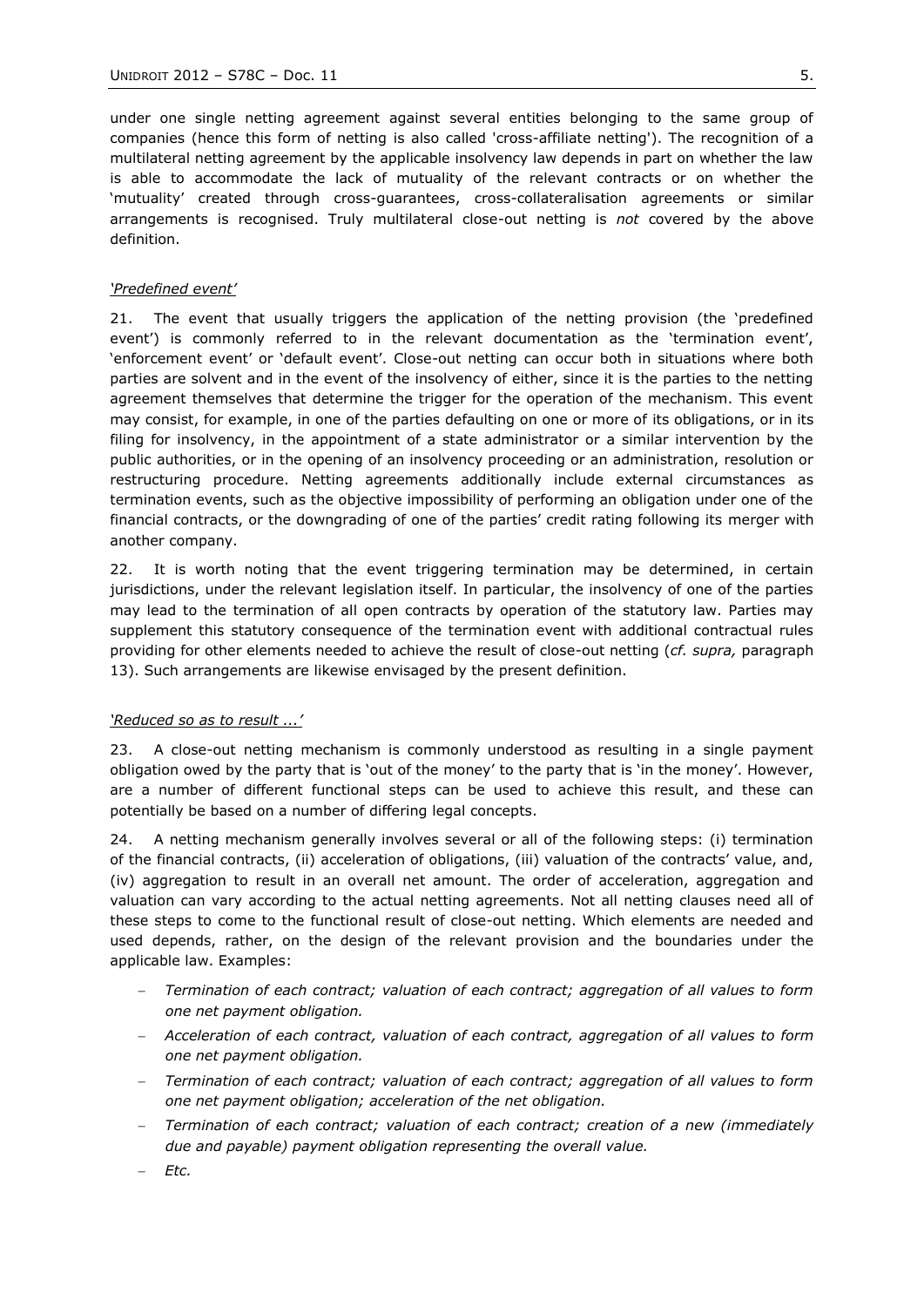25. These functional steps merely describe what happens in practical terms. The relevant closeout netting provision in combination with the applicable law need to provide the necessary legal concepts, since the result (a single net payment obligation) is first and foremost a legal one. The legal concepts and terminology that underlie these steps differ, depending on the design of the netting provision and on the law applicable to it.

26. Concepts such as termination, cancellation, close-out, rescission, *etc.* achieve the same functional result of putting an end to the relevant open contracts.

27. Acceleration is a term used to express the concept that an obligation becomes due and payable before the contractually agreed date; there might be other legal concepts and terms to achieve an identical functional result such as the replacement of the original and as yet unmatured obligation with a new obligation that must be performed immediately ("novation").

28. The aggregation element collapses all relevant contracts or the value resulting from them so as to produce one single obligation. This is functionally the same result as the outcome of classical set-off of all valued and payable obligations. Also novation (*i.e.*, the parties agreement that after termination of all open contracts a *new* obligation arises representing the relevant aggregate value) is a suitable concept to achieve the effect of aggregation.

29. The valuation of the terminated contracts or the entire (aggregate) contractual relationship generally seeks to establish a fair and commercially reasonable compensation for the party that was 'in the money'. The valuation is usually (but not necessarily) effected by the non-defaulting party under a mechanism which has been pre-defined in the agreement. The parties are free to define the valuation mechanism and may use concepts such as replacement- or market value or any other method that allows for a practicable valuation process and a fair and commercially reasonable result.

# *'Payable by the relevant party'*

30. Where close-out netting occurs in the context of the insolvency of one of the parties, and the net amount is positive for the solvent party, that party is paid from the insolvency estate as an unsecured creditor and may therefore lose some or the entirety of its claim. In the amount of this net sum, the position of the solvent party vis-à-vis the insolvent estate is no better than that of any other party: it needs to be secured in order to be certain of payment and the same requirements apply regarding the necessary proof of the claim. Where the net amount is positive for the insolvent party, the solvent party must pay the insolvency estate.

# *Automatic or elective operation of the close-out netting mechanism*

31. Depending on the specific contractual agreement, close-out netting either occurs automatically, by operation of the contractual agreement ("automatic termination", which is not allowed in a number of jurisdictions), or it may occur at the discretion of the party which is not the party to which the predefined event relates. The extent to which the non-defaulting party should retain the freedom to close-out after the predefined event has occurred is currently under discussion. Close-out netting provisions employing either elective or automatic termination are covered by these principles.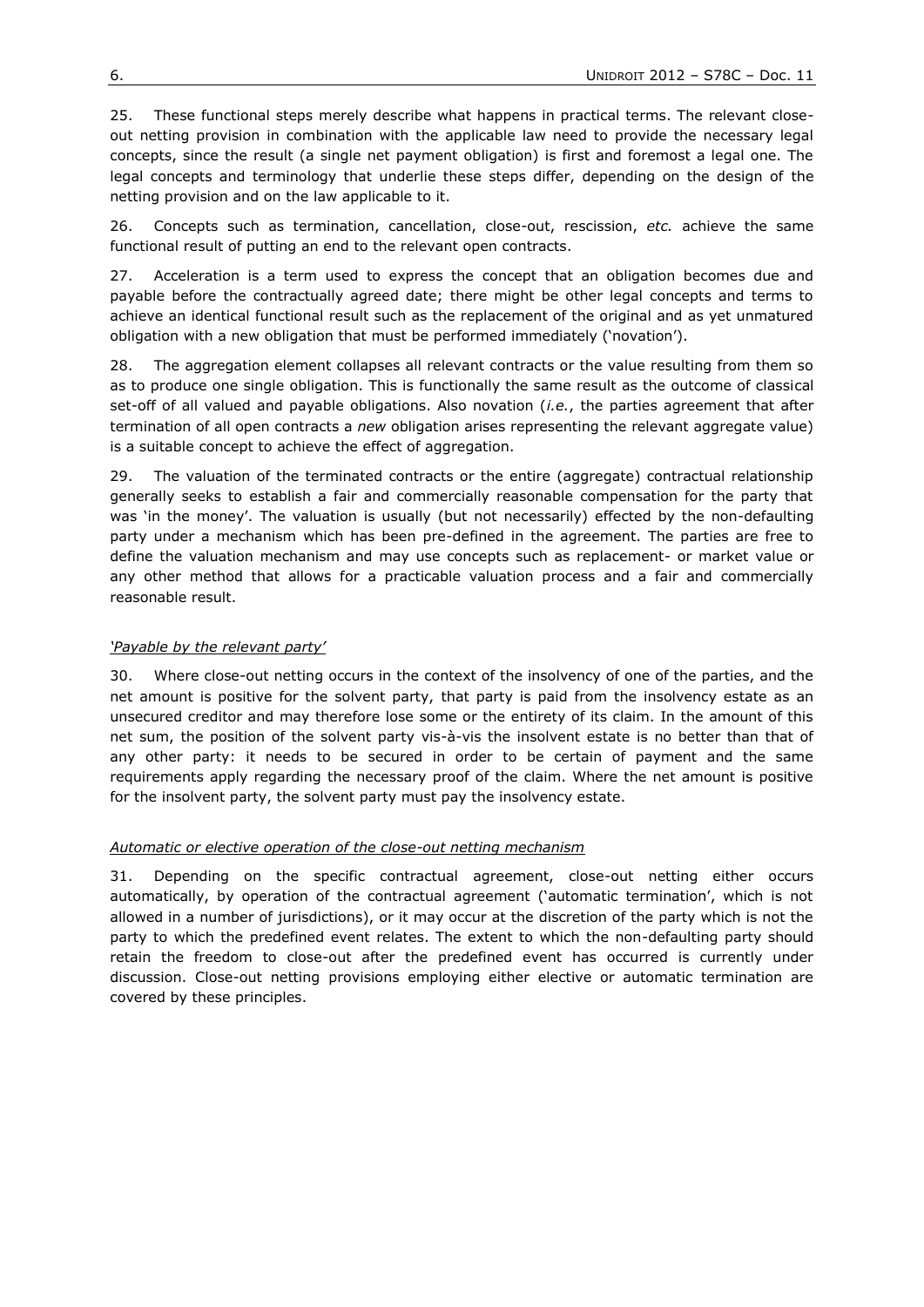# **Principle 2: Definition of 'eligible party'**

## *2. "Eligible party" means*

- *a) a person other than a natural person,*
- *b) a partnership or unincorporated association (whether or not its membership includes natural persons), and*
- *c) any other person designated as an eligible party under the law of the relevant State.*

## Key considerations in respect of this definition

- $\triangleright$  The definition of 'eligible party' determines and restricts the scope of these principles, in conjunction with the definition of "eligible financial contract". Therefore, the application of these principles to a legal relationship between two parties depends on whether both are eligible parties, and, *cumulatively*, whether the relevant legal relationship represents an eligible contract.
- $\triangleright$  The definition of eligible parties, as a criterion for determining the personal scope, should be shaped in a broad and comprehensive manner. The main issue to be taken into account is consumer protection. Many jurisdictions apply specific measures with a view to protecting consumers. National legislators/regulators shall determine the extent to which the application of these principles is compatible with the relevant consumer protection policy.
- $\triangleright$  Other restrictions regarding the personal and material scope (apart from excluding consumers) frequently exist in national law; these are both highly diverse and difficult to categorise conceptually from an international point of view. The key question appears to be whether a certain kind of *business* should be able to be included within the ambit of netting. From the point of view of international compatibility, this issue would be best tackled in a precise and consistent manner by restricting the definition of eligible contracts, while leaving the definition of eligible parties as broad as possible.

## Explanation and commentary

## *Paragraph (a)*

32. Paragraph (a) covers the greater part of all parties contemplated by these principles. It follows the key consideration that the personal scope of these principles should be as broad as possible, given that it is well-nigh impossible properly to classify the different types of actor on the financial market.

33. In particular, professional actors in the financial market, such as banks and securities firms, will usually be organised in a form other than that of a natural person. They are covered by paragraph (a).

34. Commercial firms such as airlines, energy dealers, producers of chemical industrial goods, etc., are likewise covered. They use derivative contracts for hedging purposes on an ongoing basis. Such contracts typically contain netting clauses.

35. Public law entities are also covered to the extent that they are "persons", *i.e.*, that they have legally recognised personality. This includes states and their divisions, including central banks. Moreover, more or less independent bodies of public law with legal personality are likewise included such as municipalities as well as agencies that are constitutionally independent from the state.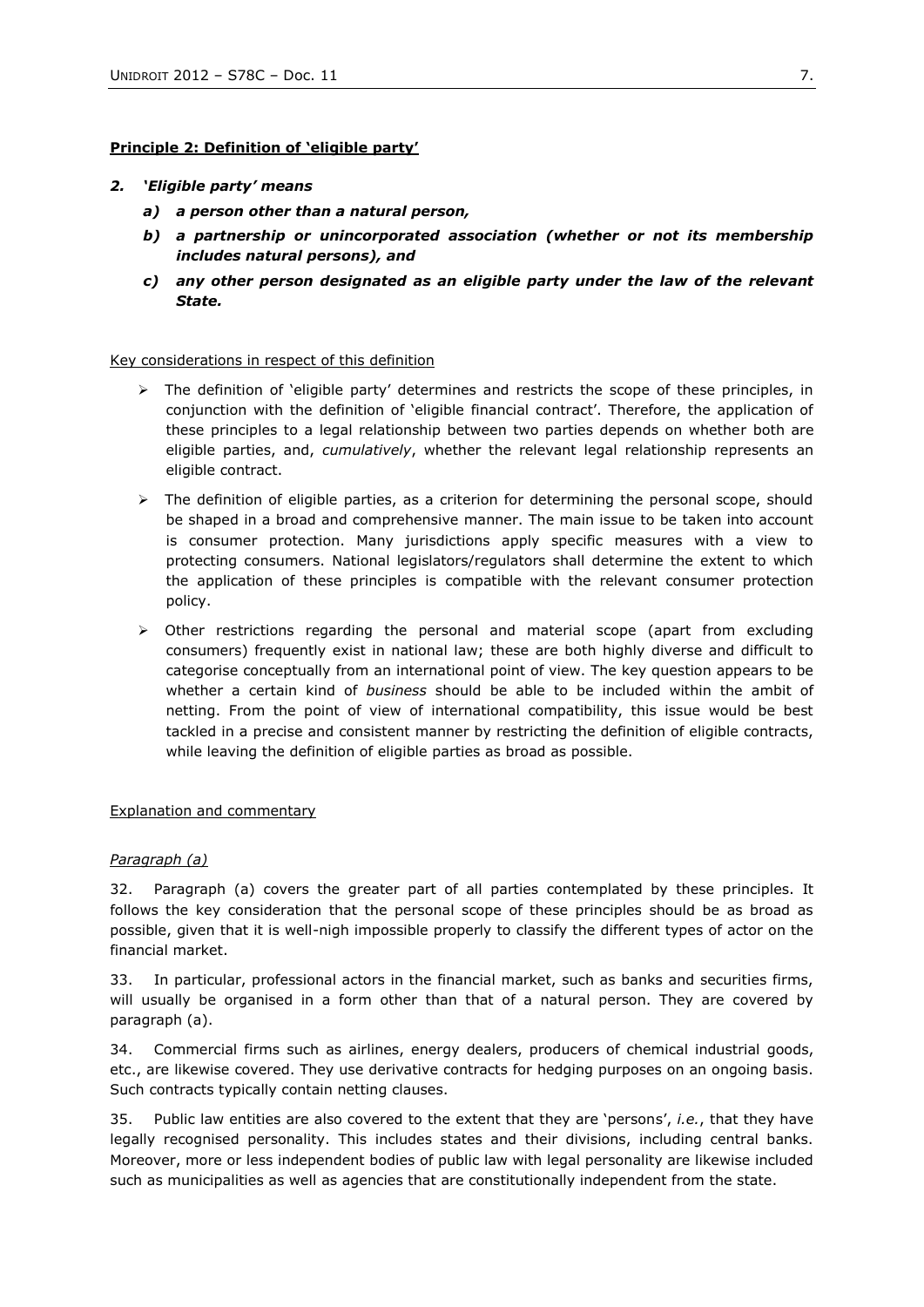# *Paragraph (b)*

36. The inclusion of the term "unincorporated associations" guarantees that organisations such as universities, religious associations, football clubs, etc. are covered, since they may participate in the financial market to a considerable extent.

37. It should be noted that it is quite easy in many jurisdictions to form such unincorporated associations and for them to be given some legal recognition, with few formalities required. This includes associations of natural persons which, if acting as individuals, would fall within the remit of paragraph (c). The fact of being associated and of engaging in eligible financial contracts places such groups of individuals within the scope of these principles.

# *Paragraph (c)*

38. This paragraph reflects the policy considerations raised by the possible participation of individuals in financial market transactions. States may decide

- not to apply these principles to individuals at all,
- to apply these principles only to restricted classes of individual such as professionals and other sophisticated or high-net-worth individuals,
- to apply these principles to restricted classes of individual and in respect of certain types of eligible financial contract into which these individuals may enter,
- to apply these principles to individuals only to the extent that they contract with a counterparty falling within the ambit of *paragraphs (a)* or *(b)*.
- Such a decision will generally be made within the overall framework of the relevant state's rules and policy on the protection of individuals in general and of consumers in particular.

39. This paragraph aims to cover persons commonly referred to as "natural persons" (*cf.* also the negative use of that definition under *paragraph (a)*). However, the principles intentionally do not use this term in *paragraph (c)* in order to avoid confusion with the category described under *paragraph (b)*. Natural persons organised in a partnership or an association and acting as such fall within *paragraph (b)*, although many jurisdictions would still regard them as natural persons in legal terms. As a consequence, *paragraph (c)* covers natural persons acting individually, or "individuals".

40. Unincorporated entrepreneurs (merchants) are covered by *paragraph (c)* even where they conduct themselves as incorporated companies. As a consequence, they fall within the scope of the netting principles only if and to the extent that they are designated as eligible parties under the law of the relevant state.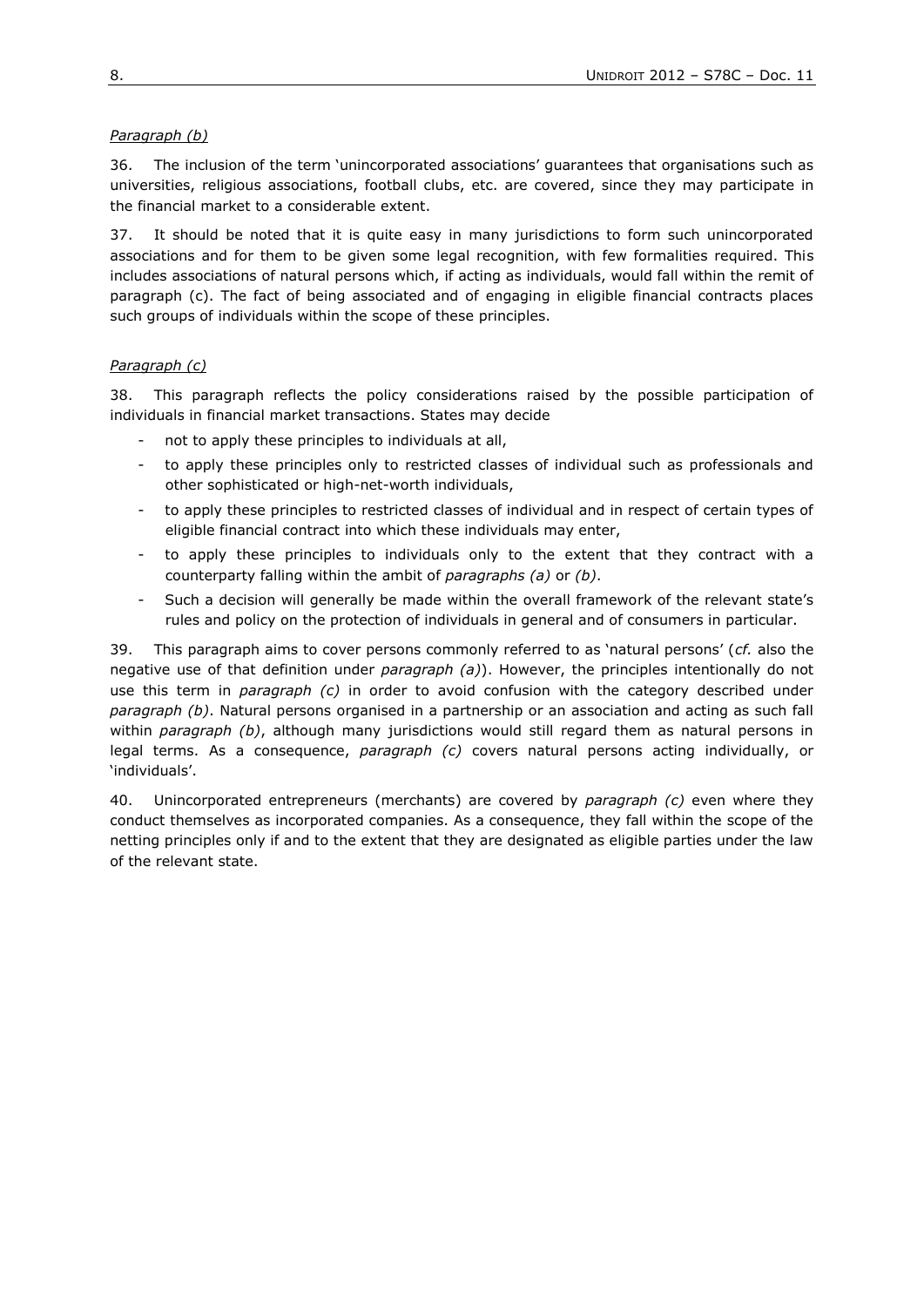### **Principle 3: Definition of 'eligible [financial] contract**

#### *3. "Eligible [financial] contract" means*

#### *a) derivative instruments,*

*'derivative instrument' means an option, forward, future, swap, contract for differences or other transaction in respect of a reference value that is, or may in the future become, the subject of recurrent contracts in the derivatives markets.*

- *b) repurchase agreements, lending agreements and margin loans relating to securities, money market instruments and units in collective investment schemes,*
- *c) title transfer collateral arrangements,*
- *d) [deposits,] [to the extent designated by the law of the relevant State,]*
- *e) [loans,] [to the extent designated by the law of the relevant State,]*
- *f) contracts for the sale, purchase or delivery of*
	- *1.- securities*
	- *2.- money market instruments*
	- *3.- units in a collective investment scheme*
	- *4.- currency of any country, territory or monetary union*
	- *5.- gold, silver, platinum, palladium, iridium, or any other precious metal*

#### *6.- any other fungible commodity,*

*'Fungible commodity' means a commodity that is or may in the future become the subject of recurrent contracts in the spot, forward or derivatives markets.*

- *g) agreements under which a party undertakes (whether by way of surety or as principal debtor) to perform obligations assumed by another person under any agreement referred to in paragraphs [a] to [f].*
- *h) claims based on the principle of unjustified enrichment and occurring in connection with one of the above types of transaction, whether or not the parties agreed to that transaction in a legally effective manner.*

Key considerations in respect of this definition

- $\triangleright$  From the perspective of the purely legal mechanisms involved, netting is possible in respect of all mutual contractual relationships the value of which can be expressed in an amount of currency. However, in the event of default of one of the parties, netting offers special treatment of the non-defaulting party in relation to the insolvent's general creditors. Therefore, there need to be elements justifying a contractual relationship being covered by a netting arrangement. There are three such elements.
- *Single relationship*: contracts entered into on the understanding that they are connected to each other should be covered. (i) A first such case is the quasi 'natural' category of transactions in which the single relationship is directly implied. For example, swaps or repurchase transactions are entered into on the understanding that the mutual rights and obligations (which are legally distinct from each other) within a single transaction cannot be separated by the parties and should not be looked at separately in the event of one of the parties becoming insolvent (*i.e.*, no cherry picking should apply in relation to only one leg of these transactions). (ii) In a second category of cases, this single relationship is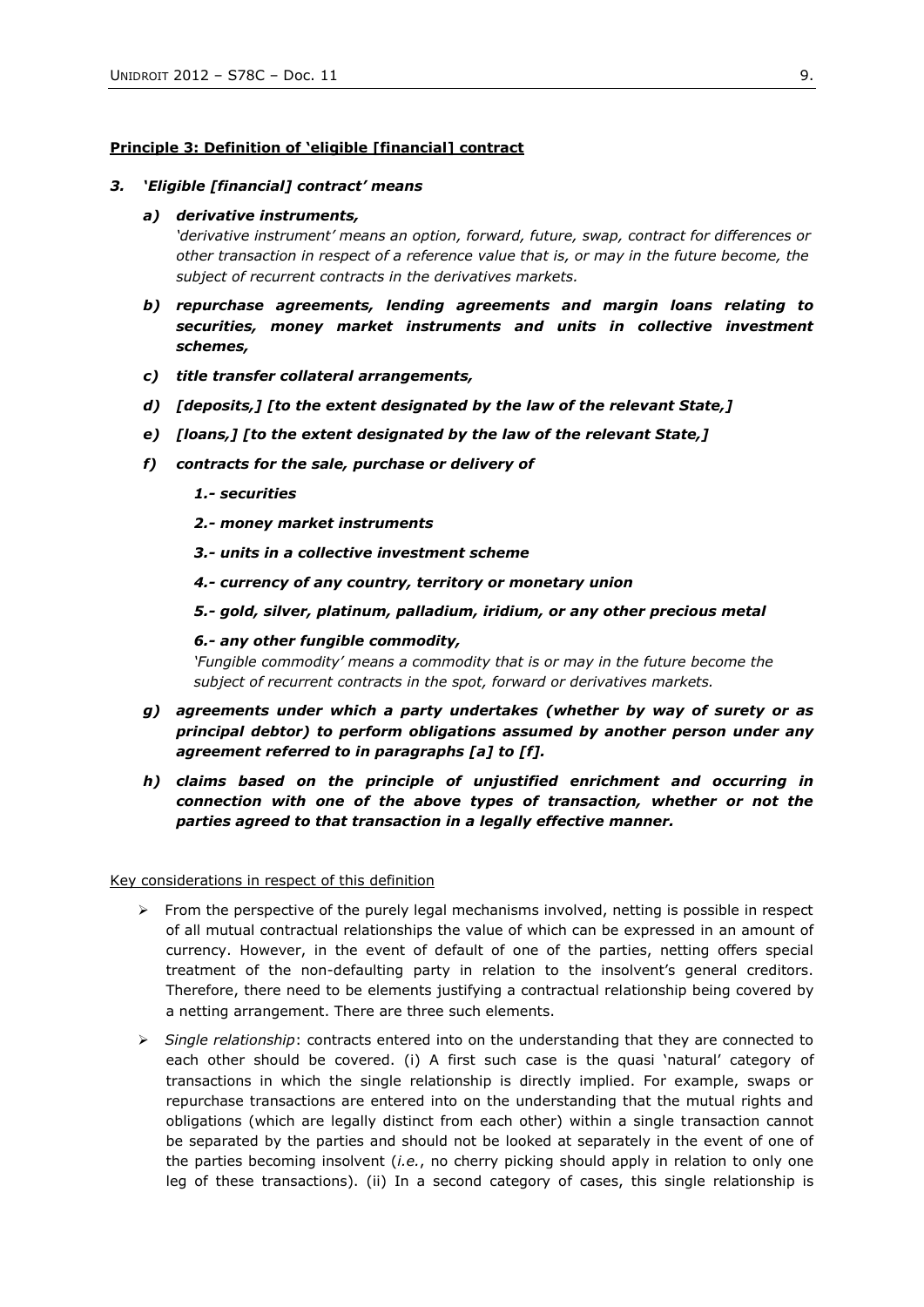wider and created contractually by the parties. However, given that close-out netting leads to special treatment in the event of insolvency, this contractual single relationship can only be established where there are good objective reasons to deal with a multitude of financial contracts on a collective basis. The main reasoning here is that it is more efficient for parties to monitor and manage their mutual risk exposure on the basis of an overall assessment of all contracts outstanding between them.

- *Rapid changes of value*: A second justification for applying close-out netting to certain of the parties" mutual rights and obligations stems from the fact that the volatility of the value of certain financial transactions would expose parties to considerable market and credit risk which they would have difficulty managing if they were not allowed to terminate such transactions upon the occurrence of one of the pre-defined termination events, in order to determine gains and losses and to re-hedge their portfolio. Any stay on termination imposed by (in particular) insolvency law would lead to the contractual close-out rights being delayed. Rapid and significant changes in the contract value during this time might expose the non-defaulting party to a multiple of the anticipated counterparty and market risk which cannot be hedged any more in an appropriate way.
- *Systemic risk*: A third justification is the avoidance of systemic risk. This element flows partly from the second justification. In deteriorating market conditions, the ability to terminate contracts and thus to limit exposures is important in guarding against the situation where the failure by one of the parties to perform its obligations causes its counterparty likewise to become unable to perform its obligations vis-à-vis third parties.

# Explanation

## *General*

41. The term "financial contracts" is understood in a broad sense and also includes contracts that might be categorised as "commercial" contracts. It is impossible to make a neat distinction between financial contracts, on the one hand, and commercial contracts, on the other hand. For instance, futures and forwards are both used by industrial and commercial companies to hedge price swings in relation to raw materials, *etc*. Application of these rules to contracts entered into by energy traders, airlines and similar businesses would be beneficial as these face similar exposures to rapid price swings as face financial firms.

# *Paragraph (a) – Derivative instruments*

42. The term "derivative instrument" describes a financial contract the value of which depends on a reference value. The reference value can consist of rates or indices, or of any other measure of economic value, or of factual events. In today's markets, the reference value usually consists of a rate, yield, price or index relating to interest rates, currencies, transferable securities, money market instruments, commodities, precious metals, credit risk, energy, emissions, economic or monetary statistics, actuarial or other insurance-related data, meteorological data, freight forward rates, bandwidth or property. However, other reference values are also conceivable.

43. Derivative instruments will typically fulfil all three criteria (*cf.* key considerations, *supra*) for inclusion into the scope of eligible contracts. First, two typical financial market participants like banks, merchant banks, funds, insurance companies, etc will always regard the multitude of their open derivative instruments with each other as one single relationship. The risk monitoring and assessment will be done by the parties on an aggregate basis.

44. Derivative instruments also pass the test of the second criterion, *i.e.* exposure to considerable market and credit risk. They are the paradigmatic high volatility transactions with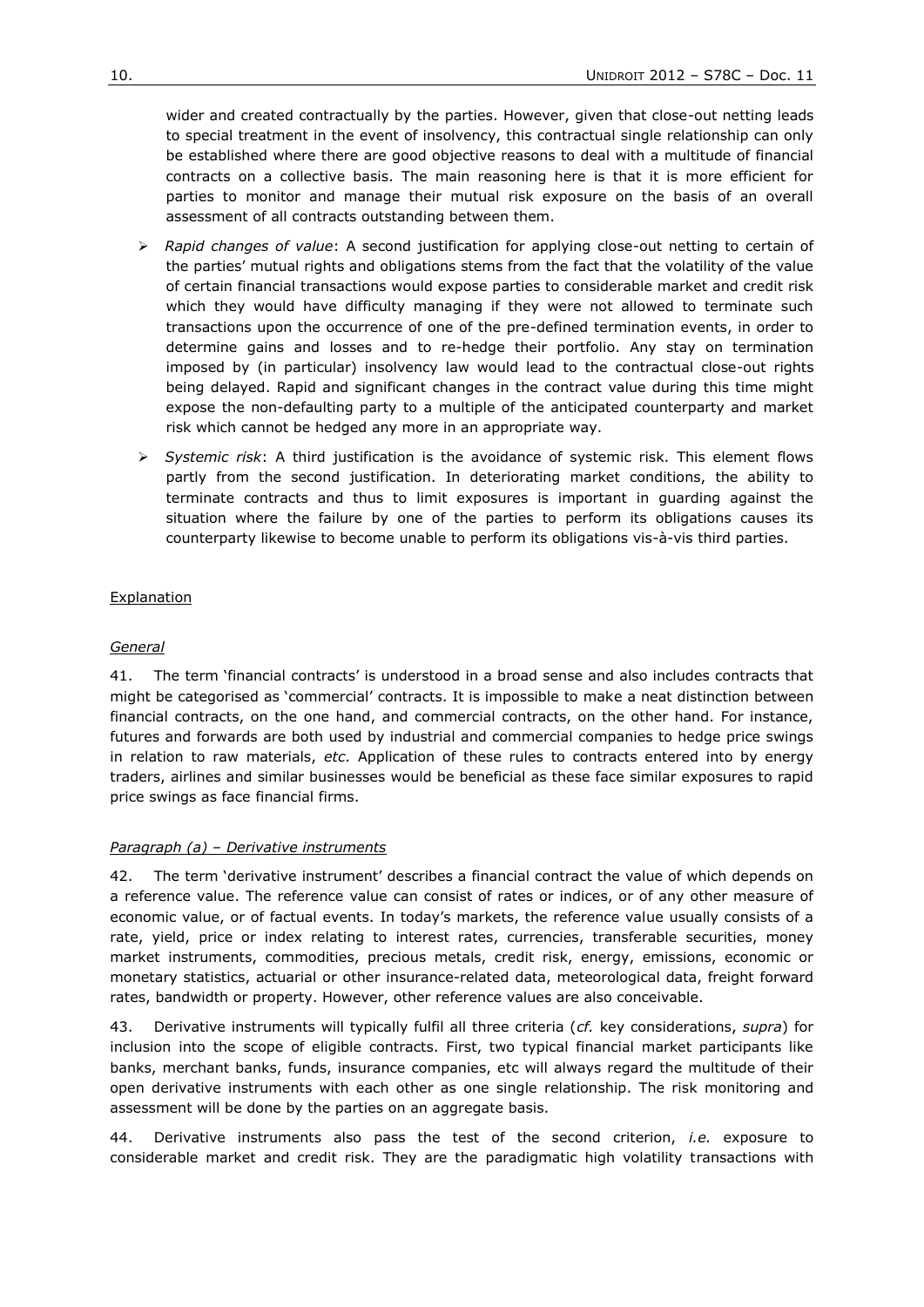rapid and significant price movements. Rapid price movements combined with huge outstanding notional amounts and transaction volumes also pose the threat of systemic risk (third criterion).

45. Financial markets subdivide derivatives contracts into a number of categories, notably options, forwards, futures, swaps, contracts for differences, and their respective subcategories. The boundaries between these categories are not always clear-cut. Moreover, the list of derivatives categories can never be exclusive, in view of the need to cater for future market developments and differences in categorisation. Therefore, the underlying consideration is that these principles apply to all derivatives covered by the definition in the preceding paragraph, regardless of which category market practice may attribute to them.

46. Certain types of derivative can be either physically settled or cash settled. Both are included within the scope of these principles.

47. For the purpose of these principles, it is immaterial whether the relevant contracts are entered on-exchange or off-exchange, or whether they are settled "over-the-counter" or through a clearing mechanism or central counterparty (*n.b.* that in the latter cases, a bilateral close-out netting agreement between the central entity and the system participant emerges, *cf. supra* paragraph [19\)](#page-3-1).

#### *Paragraph (b) – Securities repurchase agreement, securities lending and margin loans*

48. Paragraph (b) covers three methods of securities financing: sale and repurchase agreements, securities lending agreements, and margin loans.

49. A repurchase agreement is a combination of two processes simultaneously agreed upon between the same parties: first, the sale and outright transfer of an asset (*e.g.* a bond), and second, the subsequent repurchase and re-transfer of that same asset at a slightly higher price. This type of agreement is driven by cash needs, *i.e.*, in functional terms, it has the same effect as a loan. The cost of financing (reflected, under a loan agreement, by the payment of interest) is here expressed in the price difference between the sale and repurchase legs of the transaction.

50. Securities lending entails that the securities are made available to the counterparty under a pledge and a simultaneous agreement to retransfer them at a predetermined point in time. The borrower must provide collateral (*e.g.* in the form of cash) to the lender for the duration of the arrangement. Securities lending is mostly driven by the borrower's need for a certain type of securities.

51. In functional terms, the mutual flows of assets are identical for both types of transaction. Both types consist of a pair of reverse transactions. Although in both cases, each separate transaction could be regarded as legally independent, neither a repurchase agreement nor a securities lending agreement should be at risk of unbundling in an insolvency procedure. Therefore, a repurchase or a securities lending agreement *per se* fulfils the first element of justification mentioned above (single relationship, first case).

52. In much the same way, under a margin loan money is advanced by a bank to its customer to purchase financial instruments on condition that the bank can subsequently regard these financial instruments as collateral securing the loan. Again, the two prongs of such arrangements are (i) a flow of cash in one direction, and, (ii) the provision of rights over securities (collateral) in the other direction. The collateral can be provided under a title transfer arrangement or a non-title transfer arrangement (*cf. paragraph (c), infra*), *i.e.*, depending on the arrangement, ownership of the securities is transferred to the bank.

53. Where two parties have a multitude of repurchase, securities lending and margin lending agreements, these are usually closely interconnected as the cash and collateral flows are managed on an aggregate basis rather than separately. As a consequence, there is an objective reason for the parties to cover their mutual exposures flowing from these types of transaction in a close-out netting agreement (single relationship, second case).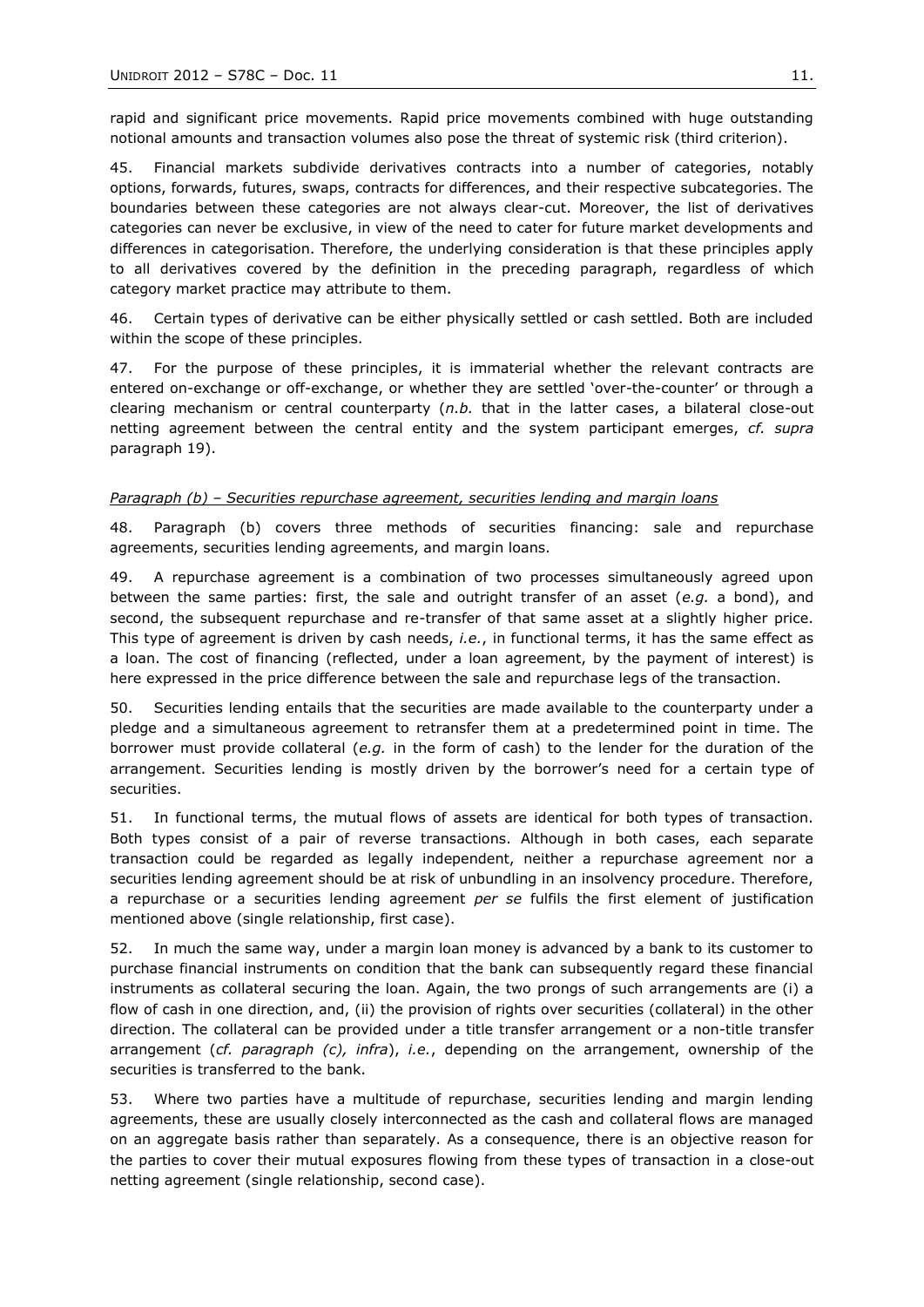# *Paragraph (c) - Title transfer collateral arrangements*

54. There are title-transfer collateral arrangements and non-title transfer collateral arrangements. They differ as to their nature and the analysis as to whether they are suitable to be included in a netting agreement differs accordingly.

55. The first type of collateral arrangement involves traditional security agreements such as pledge or charge. These are characterised by the fact that they are proprietary in nature and both the collateral provider and the collateral taker have proprietary interests in the encumbered asset. In particular, the collateral provider will usually retain legal title to the asset. This type of arrangement is not generally susceptible to close-out netting as commonly understood, since it is impossible to aggregate a net sum that encompasses these proprietary positions. This is because the characteristics of split property cannot be expressed in purely monetary terms.

56. Under a title transfer collateral arrangement, full legal title is passed to the collateral taker and the collateral provider receives a claim for transfer of the identical sum or asset at a later stage (*cf.* also *paragraph (b)*). There is no split property. As a consequence, the valuation and inclusion in the net amount of both legal positions (full title on the one hand – claim on the other hand) are possible.

57. An important hybrid category is the non-title transfer collateral arrangement which includes a right of use. In some cases, the relevant law permits parties to agree, generally or in effect, that the proprietary right may, under a non-title transfer collateral arrangement, be replaced, at the election of the collateral taker, by a right to the return of identical or equivalent assets. This is the case, in particular, where the agreement, sanctioned by the relevant law, permits the collateral taker to use the encumbered asset for its own purposes, in particular to 'rehypothecate' it, and subsequently to return not the *same* asset but an *identical* or *equivalent* one. In this instance, the residual property interest originally vested in the collateral provider ceases to exist in this instance and is replaced by a contractual claim for re-transfer. In other words, the use of the encumbered asset by the collateral taker for its own purposes transforms the legal characteristics of a non-title transfer collateral interest into those of a title transfer collateral arrangement. As both positions (full title on the one hand – claim on the other hand) can be given a clear market value, such an arrangement is capable of being included in a netting arrangement.

58. As is the case with repurchase agreements and securities lending agreements, the separate obligations which constitute a title transfer collateral agreement (and a non-title transfer collateral agreement including a right of use) should not be at risk of being unbundled by the insolvency law (single relationship, first case). Likewise, collateral is managed on an aggregate basis. For this reason, a multitude of collateral arrangements between two parties should also be capable of being included in the scope of close-out netting.

59. It is important to note that repurchase, securities-lending as well as title transfer-collateral agreements are collectively managed and monitored from the perspective of counterparty risk. Because of the functional convergence of these types of transaction, there is good reason to do so. Therefore, it makes sense to cover all transactions falling into one of these three categories by a netting agreement between two parties.

# *Paragraph (d) – Deposits*

60. In considering whether and to what extent deposits should be included within the ambit of legislation aimed at and affirming the enforceability of close-out netting, domestic legislators and policymakers will need to give careful consideration to various policy objectives.

61. Loans and deposits are closely related from a functional perspective. Both are technically an advance of money (the principal) by one party to another, entailing a promise to return the principal at some point. Both generally, but not necessarily, carry the obligation to pay interest. A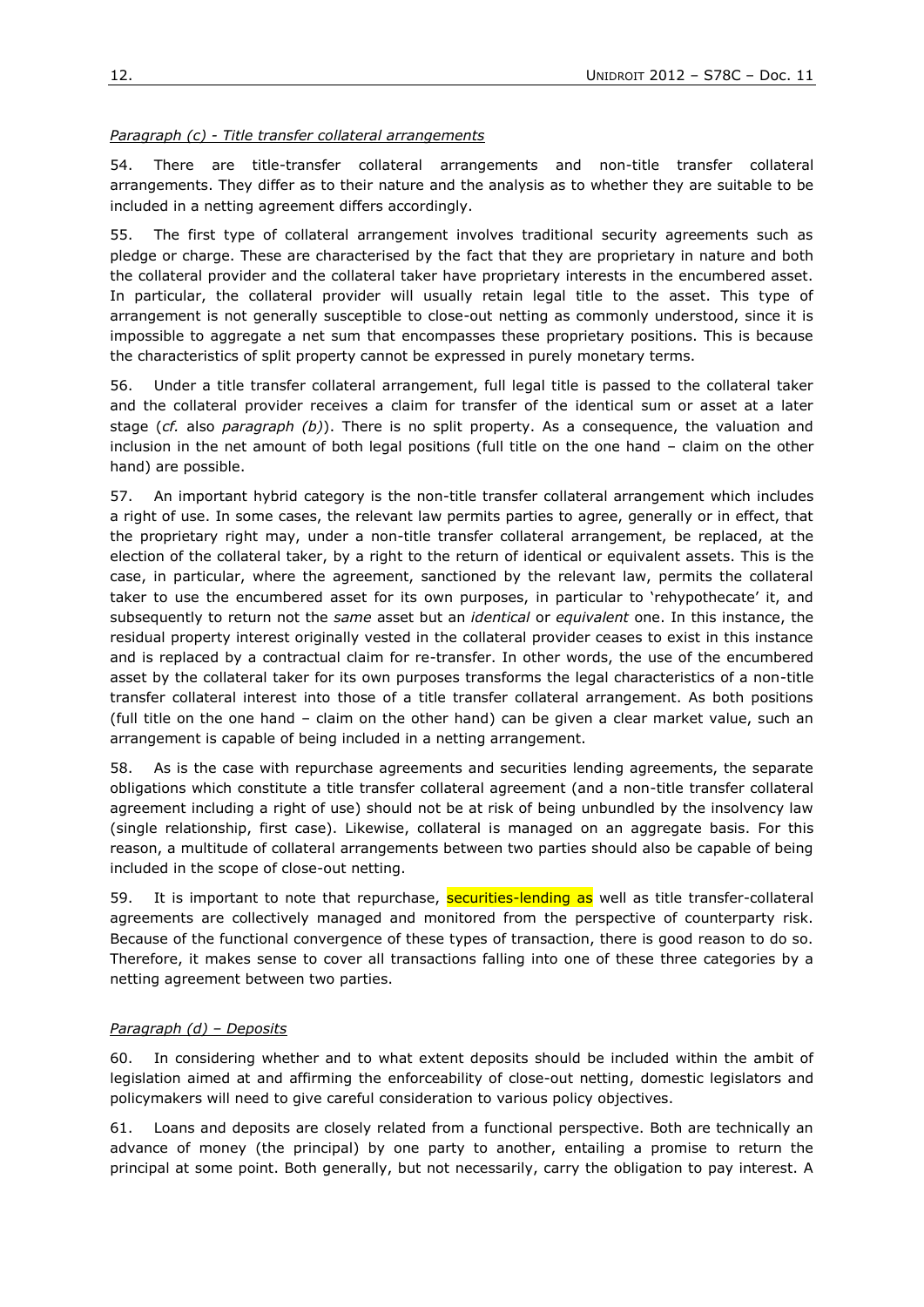more superficial difference concerns the parties" motivation. It is assumed that a borrower accepts the principal from the lender in order to satisfy its own funding needs, whereas the depositary rather takes the role of safe-keeper of the money in the depositor's interest. However, in practice, banks" traditional sources of financing have been their clients" deposits, a fact which rather blurs that distinction. From a functional and legal point of view, therefore, loans and deposits are akin to one another. From a regulatory point of view, on the other hand, deposits enjoy specific protection, most particularly the circumstance that traditionally, only licensed credit institutions ("banks") are able to take deposits.

62. The first question is whether there is a practical case for including deposits within the scope of these principles. (*e.g.*, deposits of one bank with another bank; of an industrial company with its bank; of a hedge fund with its prime broker). This question is to be considered from the viewpoint of professional market participants and of consumers.

63. As to professional market participants, the question of whether deposits should be covered by these principles relates mainly to the phenomenon of "cash-pooling".

64. Cash pooling occurs where member companies of the same group manage their cash reserves collectively. Typically, the positive credit balance of one member of the group is made available to any members that are in need of cash, through a common master cash account held by the parent company. A deposit (alternatively: loan) arrangement comparable to a revolving account facility exists between each member of the cash pool and the parent company, under which mutual repayment obligations are expressed as a net credit balance. Legally, mutual payment obligations are not settled until the member in question exits the cash pool arrangement (despite the fact that the current exposure is expressed as a net balance). However, the parties would not enter into such agreement if their exposure were not limited to the net exposure in the event of the counterparty's insolvency. If the insolvency administrator were able to cherry pick those deposits/loans which were favourable to the insolvent estate, and if it could at the same time set aside those that were unfavourable, the risk to the solvent party would be incalculable. It would therefore make sense for the common use of cash pooling arrangements to be included within the scope of these principles. In other words, deposits and loans made in the context of such arrangements should be eligible contracts.

65. The second question is, to what extent should deposits be included generally? This is relevant in particular in the context of consumer protection. There are two points to consider.

66. From a policy angle, there might be a need to prevent netting in respect of consumer deposits. Yet, netting is conceivable only where the deposit (*i.e.*, a bank"s debt towards its consumer-customer) is paralleled by a customer debt with the bank, in particular a debt arising from a consumer credit, a house mortgage, or a payment obligation arising from the purchase of investment assets. In many jurisdictions, if the customer defaults, the bank would be allowed to set off or otherwise combine these mutual obligations or to realise a pledge taken over the deposit. Logically, the same should apply upon the bank"s insolvency. It would be contrary to consumer protection imperatives to allow the insolvency administrator to cherry pick and uphold the consumer"s debt to the bank while the bank"s debt to the consumer (the deposit) was referred to the insolvency proceeding. While it might be tempting to bar netting or insolvency set-off and to refer the consumer to a deposit compensation scheme (*cf. infra*), this would ultimately result in the deposit compensation scheme supporting the bank's general creditors. Thus, regardless of whether the mechanism is regarded as set-off or netting, it does appear to be a measure that protects consumers both inside and outside the insolvency situation while taking the burden off the consumer compensation scheme (where applicable), as well.

67. A specific concern is that, if close-out netting were to apply between a bank and its customer, the bank would have a convenient means of realising payment claims against the customer stemming from risky investments arranged for the customer by the bank, in particular where the risks incurred had been actually or allegedly misrepresented. Regulators are chiefly concerned about the scenario where consumers are first talked into an unfavourable and ultimately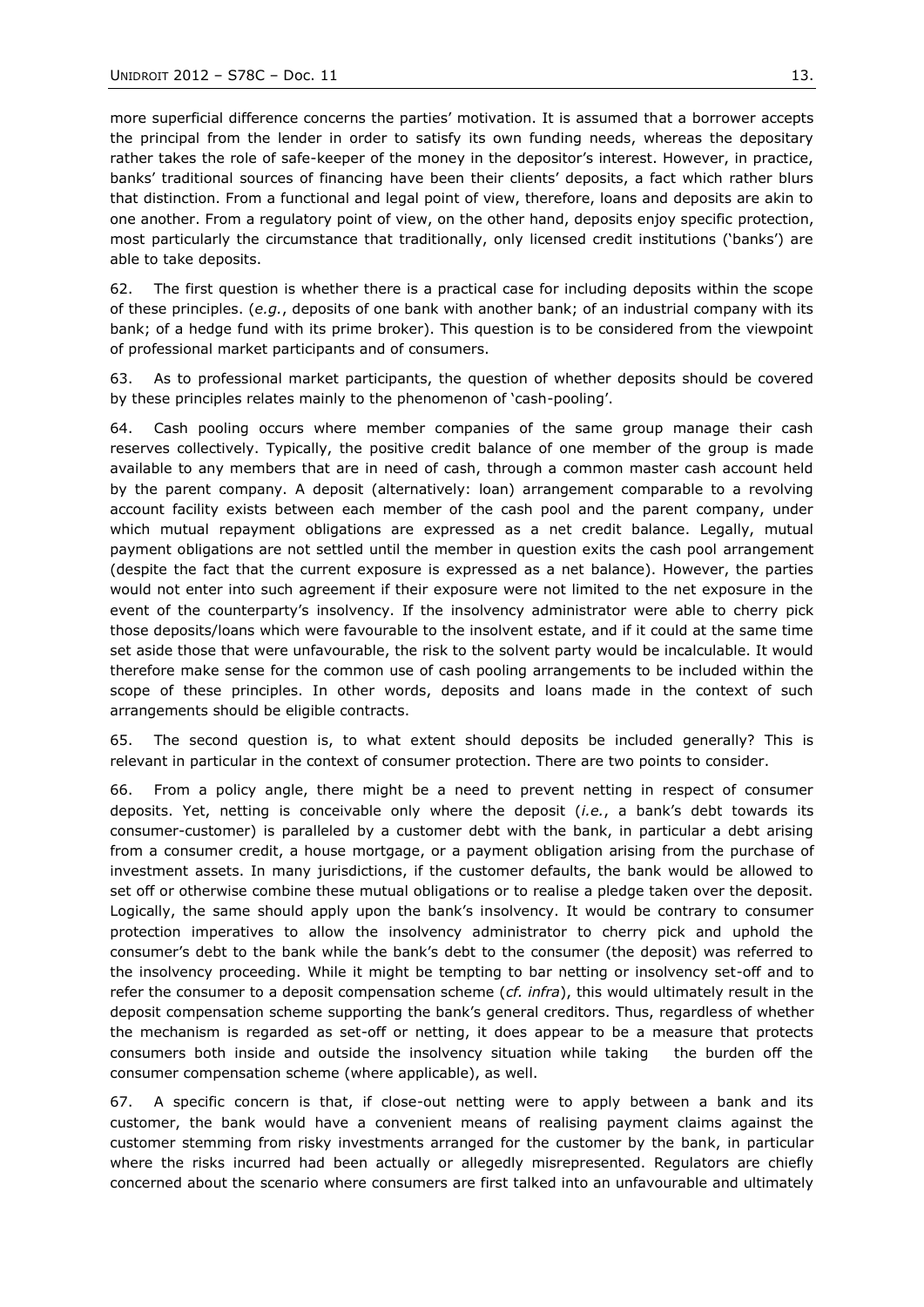loss-making investment and the bank then enforces the resulting payment obligation by "netting away' the consumers' deposit. However, it is questionable whether this - realistic - scenario can actually be resolved in the context of netting. First, the question of which product a bank is allowed to sell to consumers, as well as the framework preventing misrepresentations, are part of the rules on the conduct of business, traditionally a highly regulated area the aims of which cannot be achieved through commercial law considerations. Second, netting might also protect the customer in the event of the bank"s insolvency. Third, the bank would be able to achieve the same result via set-off or by taking a pledge over the customer's deposit.

68. An additional issue to consider is that of deposit insurance schemes. The question is whether the possibility of including deposits in netting arrangements might conflict with the protection afforded to deposits under such schemes. In many jurisdictions, certain types of deposit are guaranteed in the event of the bank"s insolvency. The legal setup of these schemes varies (insurance, mutual fund of banks, state guarantee, *etc*.). Generally, such protection schemes are limited to deposits made by consumers, although they occasionally extend to deposits made by small businesses. It is very rare for all deposits, including deposits made by any type of business, to be covered. If netting (or insolvency set-off) were to be precluded in the event of the bank"s default, the consumer would have to perform on its debt vis-à-vis the bank (since the administrator will cherry pick this claim), whereas the insolvent estate would not perform on its own debt, *i.e.*, the deposit. Netting (or insolvency set-off) would eliminate the customer"s exposure in this respect. To compensate the customer in such cases by means of a deposit insurance scheme would certainly protect the customer from loss but might distort the overall picture. If the customer is prevented (on the grounds that its deposit is protected) from invoking its counterclaim against the bank (the deposit), the deposit compensation scheme would ultimately contribute indirectly to increasing the insolvent estate, to the benefit of the general creditors.

# *Paragraph (e) – Loans*

69. As in the case of deposits, the inclusion of loans within the scope of close-out netting needs to be considered carefully. At first sight, loans do not pose a particular risk that can be best prevented by the application of close-out netting. However, a number of factors indicate that the inclusion of loans might be worth considering in certain circumstances.

70. Loans mainly consist of a transfer and retransfer of cash. This functionality is identical to the cash leg of a repurchase agreement, a securities-lending agreement and a cash-title transfer collateral agreement. Carving out loans generally would pose the risk that a clear distinction between (ineligible) loans and the cash leg of the aforementioned (eligible) transactions would need to be made. This might be difficult, particularly in a cross-jurisdictional situation, and thereby create legal uncertainty.

71. The comments in respect of deposits and cash pooling equally apply to loans.

## *Paragraph (f) – Contracts for the sale and delivery of certain assets*

72. *Paragraph (f)* relates to contracts for the sale and delivery of certain assets against payment in so far as they are not covered by the definition of derivative instruments, in particular futures and forwards. Consideration needs to be given to the extent to which the inclusion of contracts for the sale and delivery of certain assets into the scope of these principles is justified in light of the criteria mentioned in the *key considerations,* above.

73. Transactions involving (near) immediate delivery against payment do not appear to give rise to any particular risk which could only be sensibly addressed by including such transactions within the ambit of close-out netting.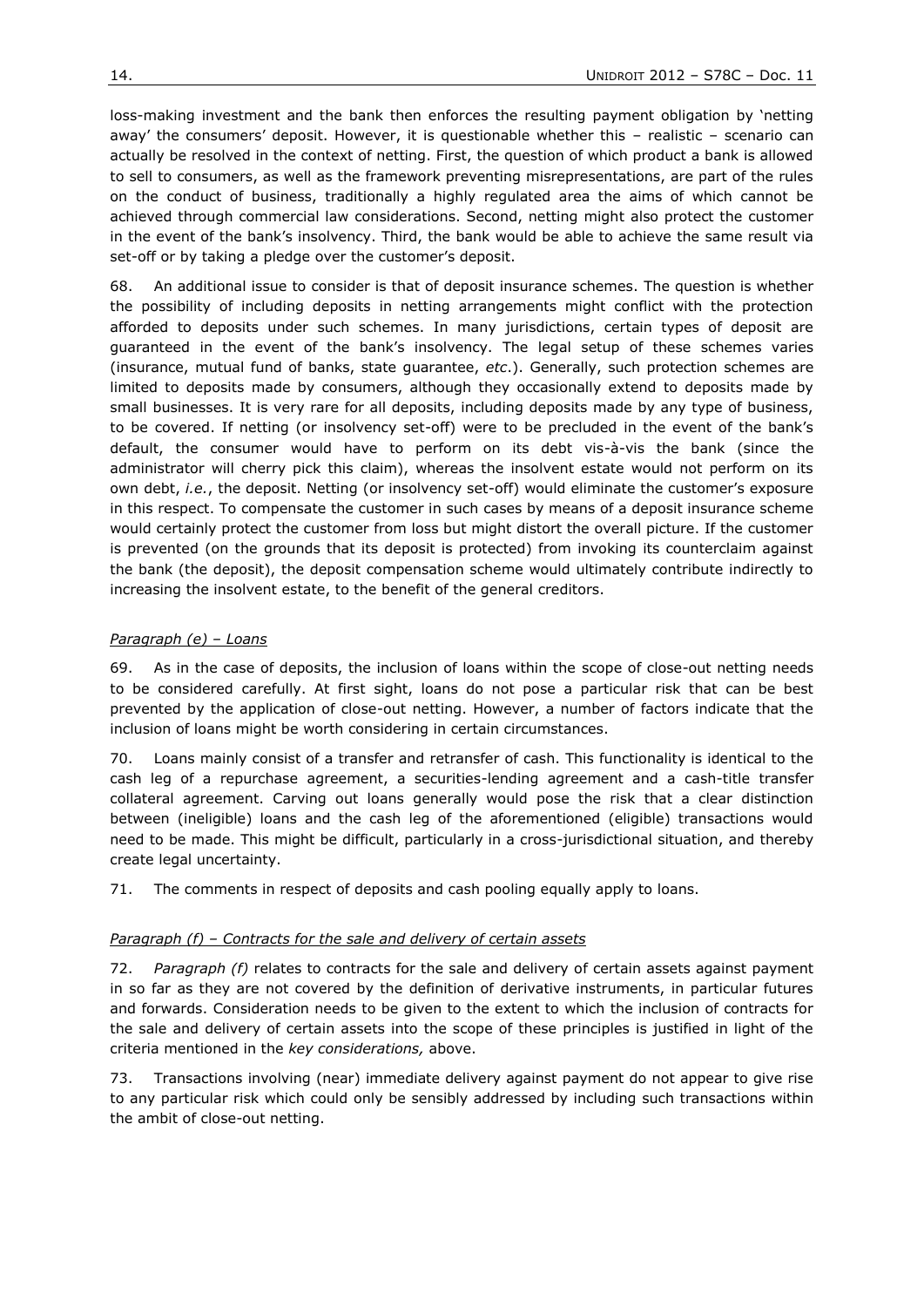74. A different case might be the spot market, where prices are agreed and paid immediately whereas delivery occurs within a time frame of under one month. A typical example is the spot market for crude oil.

# *Paragraph (g) – Surety agreements*

75. This paragraph ensures that not only the (direct) parties to an eligible contract fall within the scope of these principles but also third parties that promise to perform on the obligation of another of the parties to that eligible contract. The most prominent of such arrangements are guarantee and indemnity arrangements or letters of credit, or other types of personal surety that may exist in different jurisdictions and regardless of the wording employed.

# *Paragraph (h) – Unjustified enrichment*

76. Claims based on the principle of unjustified enrichment arise where assets have been obtained without a valid contractual basis. A simple example is the transfer of assets made despite the fact that the envisaged underlying agreement has not been properly concluded, for example due to an operational failure. Where the parties maintain an ongoing business relationship, such an eventuality is covered by a netting arrangement, and the envisaged, but invalid transaction would be covered by that netting agreement. It would appear natural to include claims based on unjust enrichment in that same netting agreement. These concepts are often covered by references to law merchant or normal business practice under the applicable laws.

# **Principles 4-6 on formal requirements for close-out netting provisions**

*4. The law should not make the creation, validity, enforceability or admissibility in evidence of a close-out netting provision dependent on the performance of any formal act, but the law may require that a close-out netting provision shall be evidenced in writing or any legally equivalent form<sup>8</sup> .*

*5. The law should not make the creation, validity, enforceability or admissibility in evidence of a close-out netting provision dependent on the use of standardised terms of specific trade associations<sup>9</sup> .*

*6. The law may require the registration of financial contracts covered by a close-out netting provision [and of the provision itself] with a trade repository or similar organisation for regulatory purposes. A failure to comply with such requirement should not affect the creation, validity, enforceability or admissibility in evidence of [the financial contracts and] the close-out netting provision<sup>10</sup> .*

## Key considerations in respect of these principles

- $\triangleright$  Formal requirements that impinge on the legal enforceability of close-out netting provisions have considerable potential to create legal uncertainty in a cross-jurisdictional context.
- $\triangleright$  The enforceability of close-out netting should not depend on the use of standard documentation so as to allow for tailor-made close-out netting agreements and framework

-

<sup>8</sup> *Cf.* former Principles 6 and 7.

<sup>9</sup> *Cf.* former Principle 8.

<sup>10</sup> *Cf.* former Principle 9.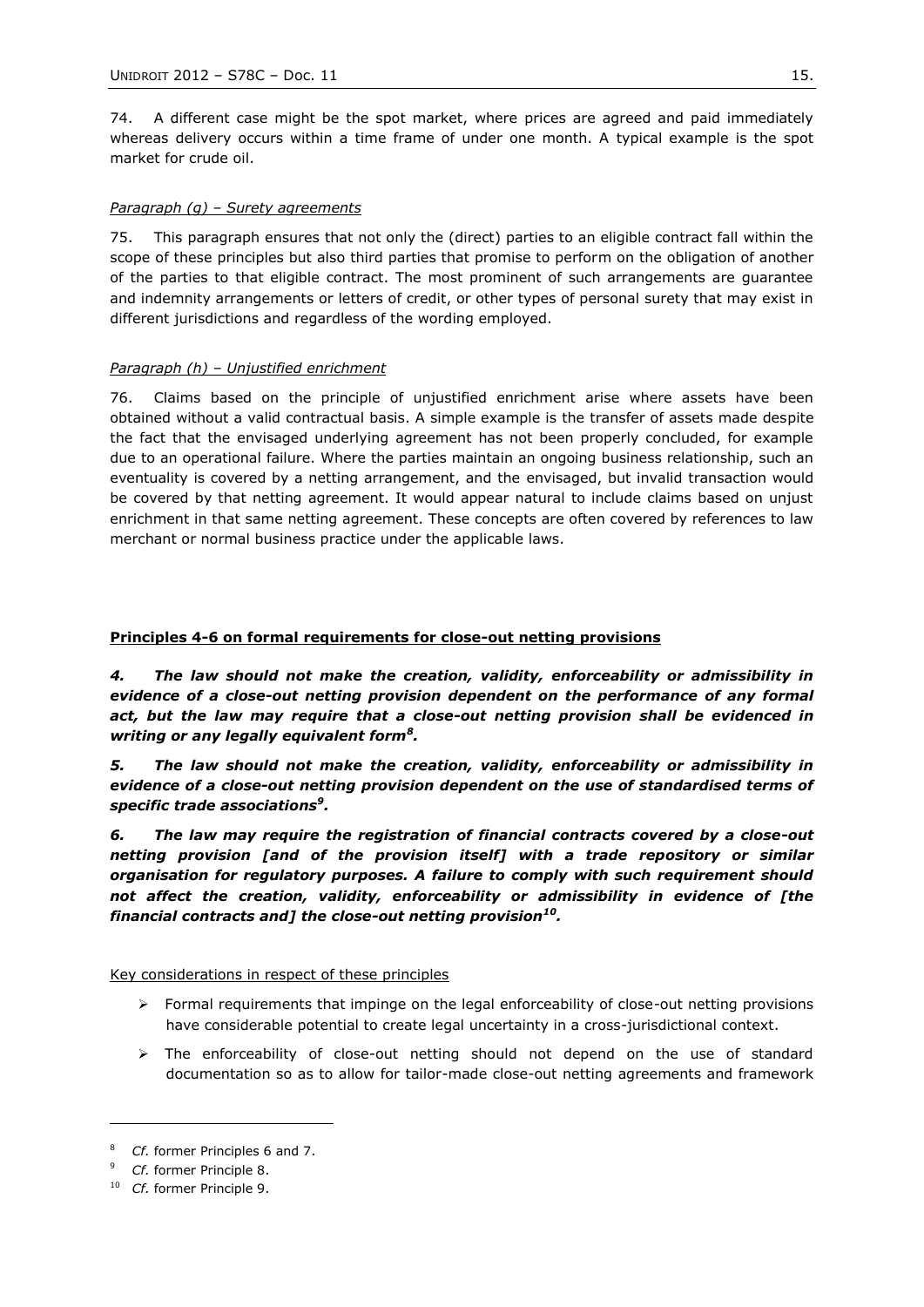agreements, for individual changes to existing standard documentation or for market-led changes of standard documentation itself. The regulatory framework may impose restrictions in this regard; however, these must not hamper enforceability in commercial and insolvency law terms.

 $\triangleright$  Registration of financial contracts with trade repositories and similar organisations is an important feature of the supervisory framework. However, non-compliance with the duty to register financial contracts should not entail the non-enforceability of the relevant close-out netting provision [and of the financial contracts].

## Explanation and commentary

77. The effect of non-compliance with formal requirements needs to be considered carefully. Where such non-compliance entails invalidity or unenforceability of a contract, the legislator should always have regard to the fact that *both* parties to a contract are affected by this consequence. The effect of a considerable number of contracts and/or a close-out netting provision being unenforceable can pose a significant risk to one or both of the parties. In particular in crossjurisdictional situations, there is a significant risk that at least one of the parties might be taken by surprise by that consequence. Thus, where the rules on form aim at promoting safe and sound market conditions, it might be better to settle for other enforcement measures, such as fines, personal liability of staff, withdrawal of license, *etc.*, which can be imposed without creating additional legal uncertainty for the counterparty.

# *Principle 4*

-

78. For the above reasons, in a cross-border context, any formal requirements other than writing (or equivalent forms) appear to create additional risk. There are two strands of such potential risk.

79. First, there is the general risk that, in a cross-border context, formal requirements other than writing are liable to be misunderstood or mishandled from an operational point of view. Such requirements might be overlooked, in particular as it cannot be excluded that different laws may be applicable within a single bundle of financial contracts covered by a netting agreement. The necessary steps might not be carried out simply for practical reasons such as language requirements.

80. Second, even if formal requirements are initially complied with under the first law, any possibility of transferring a close-out netting agreement (including the contracts covered) to a new, foreign entity would be in jeopardy since it is unlikely that the law of the acquirer would require compliance with exactly the same formal steps. $^{11}$ 

- This aspect is particularly relevant where a holding company re-integrates with a hitherto legally independent foreign subsidiary, in which case all contractual agreements entered into by the subsidiary would from that point on be subject to a different insolvency law, *i.e.*, the law applicable to the parent company. It is unclear whether a financial contract transferred in this manner would be upheld in the event of the parent company"s insolvency if the formal requirements regarding the close-out netting provision [or the underlying contracts] differed.
- It is equally relevant in the context of bank resolution powers, which usually include the possibility of transfer, by regulatory order, of part or all of a bank"s business to a second (solvent) bank. If the receiving second bank is subject to a different insolvency law, and if that law imposes formalities on close-out netting provisions, it is very unlikely that the

<sup>11</sup> *Cf.* Doc. 2, p. 37 (Example 7), p. 71 (Example 17)*.*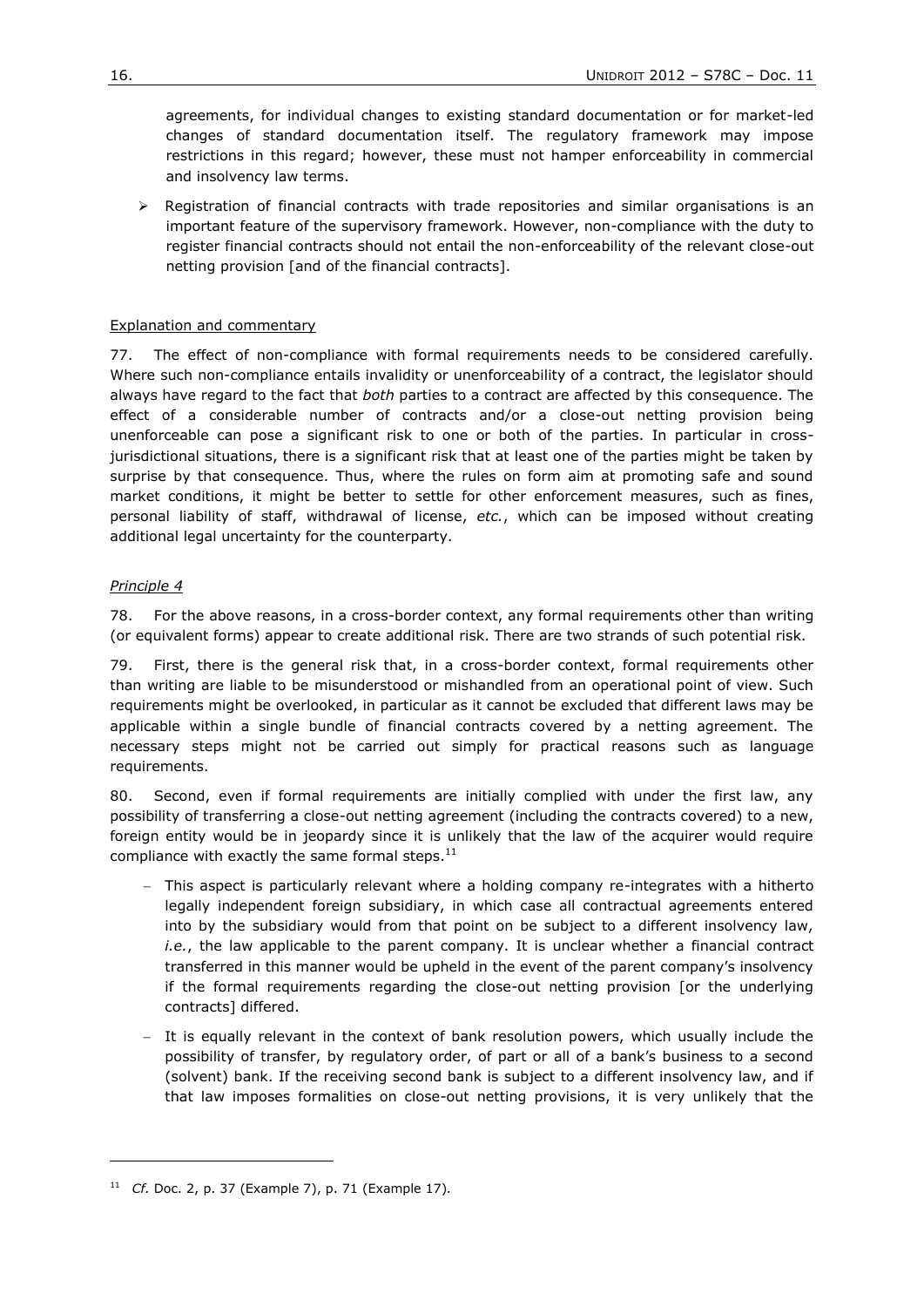formalities (if any) under which the close-out provision was originally entered into would suffice.

#### *Principle 5*

81. Another issue is the tension between netting agreements contained in a standard master agreement and agreements between parties that wish to customise the close-out netting provision. If jurisdictions were to protect the enforceability of netting agreements only where the latter are included in standard documentation, individual amendments would imperil enforceability.

82. However, the relationship between two financial institutions can be quite an elaborate one and call for the master agreement to be customised to some degree. It is impossible to harmonise the extent to which such changes should be admissible, simply because there are too many different, individual situations. Hence, the concept of only protecting the enforceability of netting agreements that are part of standard documentation is not suitable in a cross-jurisdictional context.

### *Principle 6*

83. In attempting to render the derivatives market more transparent, many jurisdictions have recently introduced or are about to introduce a duty to register certain types of standardised derivatives with a register or trade repository. This act of registration is required for prudential/supervisory purposes. It should not be made a condition for a financial contract"s capability of being included in a netting agreement, since the motivation is not the same. Additionally, the legal consequences are different: non-registration as such, in the supervisory context, does not produce risk but will merely entail fines or similar sanctions. Where registration is a prerequisite for the enforceability of the netting agreement, any non-compliance with that requirement would actually create risk, since it would endanger enforceability in situations which the parties (and possibly also their regulator) might not have anticipated since non-registration in most cases will be a consequence of unintentional operational failure.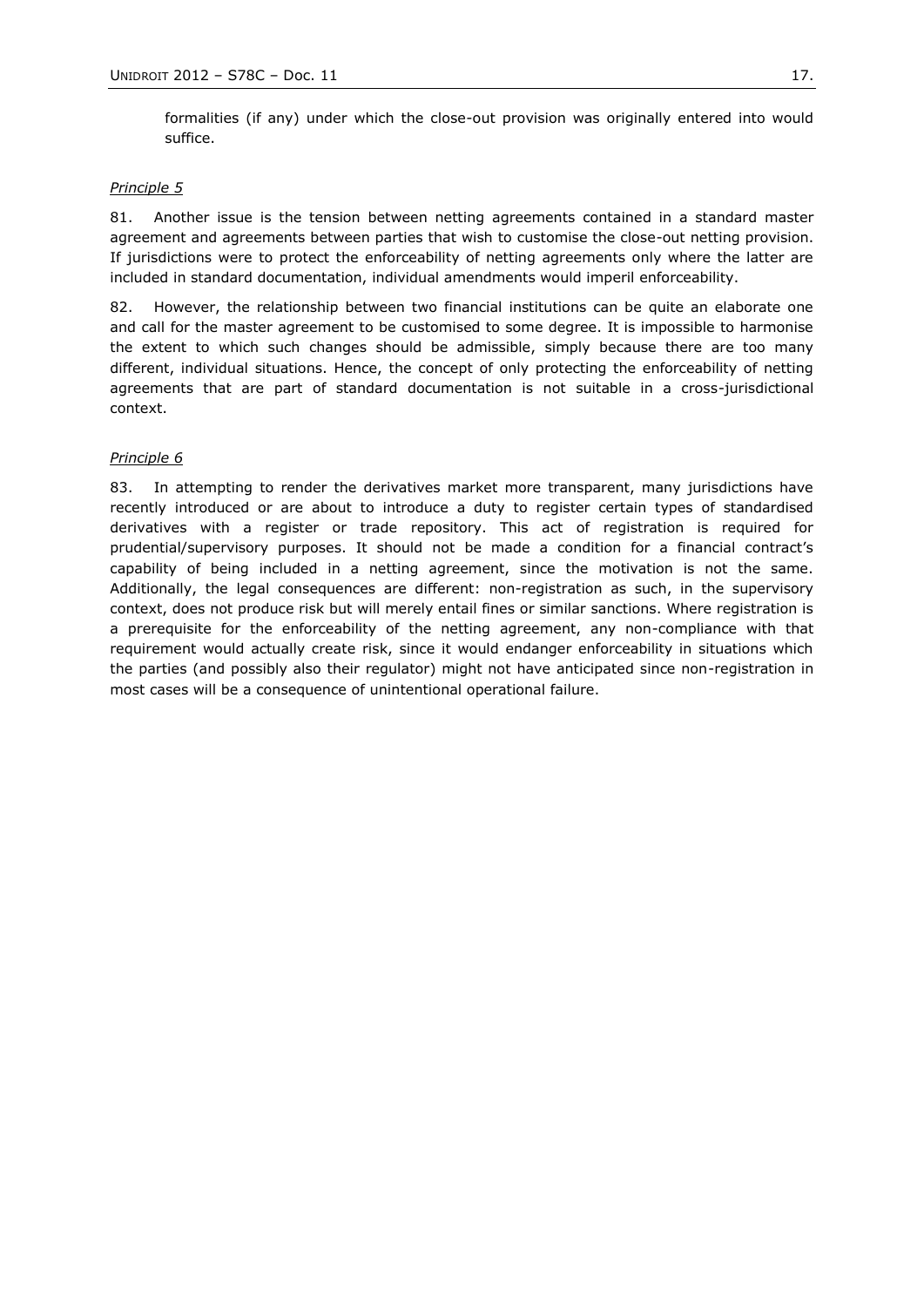#### **Principle 7: Enforceability of close-out netting**

*7. The law should ensure that a close-out netting provision is enforceable in accordance with its terms,<sup>12</sup> before and after the commencement of an insolvency proceeding in relation to one of the parties.<sup>13</sup> Without limiting the generality of the foregoing –*

- *a) The law should not impose enforcement requirements beyond those specified in the close-out netting provision itself or those required for commercial contracts generally.<sup>14</sup>*
- *b) A close-out netting agreement should remain enforceable even if one or more of the financial contracts covered are unenforceable.<sup>15</sup>*
- *c) If an insolvency proceeding in relation to one of the parties has been commenced,* 
	- *i. the insolvency administrator or court should not be allowed to demand from the other party performance on only some of the financial contracts covered by the close-out netting provision, while repudiating the remaining contracts;<sup>16</sup>*
	- *ii. the operation of the close-out netting provision should not be stayed;<sup>17</sup>*
	- *iii. the operation of the close-out netting provision should not be impaired by principles relating to the equal or* **pari passu** *treatment of creditors;<sup>18</sup>*
	- *iv. a close-out netting provision should not be unenforceable solely on the basis that it was entered into during a prescribed period before, or on the day of but before, the commencement of the proceeding.<sup>19</sup>*

#### Key considerations

- $\triangleright$  The enforceability of close-out netting agreements often conflicts with a number of general commercial and insolvency law rules. This principle aims at protecting close-out netting agreements from the effect of the application of these rules.
- $\triangleright$  Close-out netting agreements shall be enforceable between the parties and against third parties, including the insolvency administrator and the general insolvency creditors, if applicable, of the defaulting party.
- However, close-out netting is not shielded against *every* rule of commercial or insolvency law. The demarcation between those legal rules that should not apply to close-out netting and other legal rules that should continue to apply requires careful consideration. Special attention should be paid to the compatibility of enforceable close-out netting agreements with supervisory authorities' bank resolution powers.
- $\triangleright$  For purposes of international compatibility, a common standard in this regard is of utmost importance.

-

<sup>17</sup> Newly inserted.

<sup>19</sup> *Cf.* former Principle 15.

<sup>&</sup>lt;sup>12</sup> *Cf.* Former Principle 10.

<sup>&</sup>lt;sup>13</sup> *Cf.* Former Principle 11.

<sup>14</sup> *Cf.* former Principle 13.

<sup>&</sup>lt;sup>15</sup> *Cf.* former Principle 16.

<sup>&</sup>lt;sup>16</sup> Newly inserted.

<sup>&</sup>lt;sup>18</sup> Newly inserted.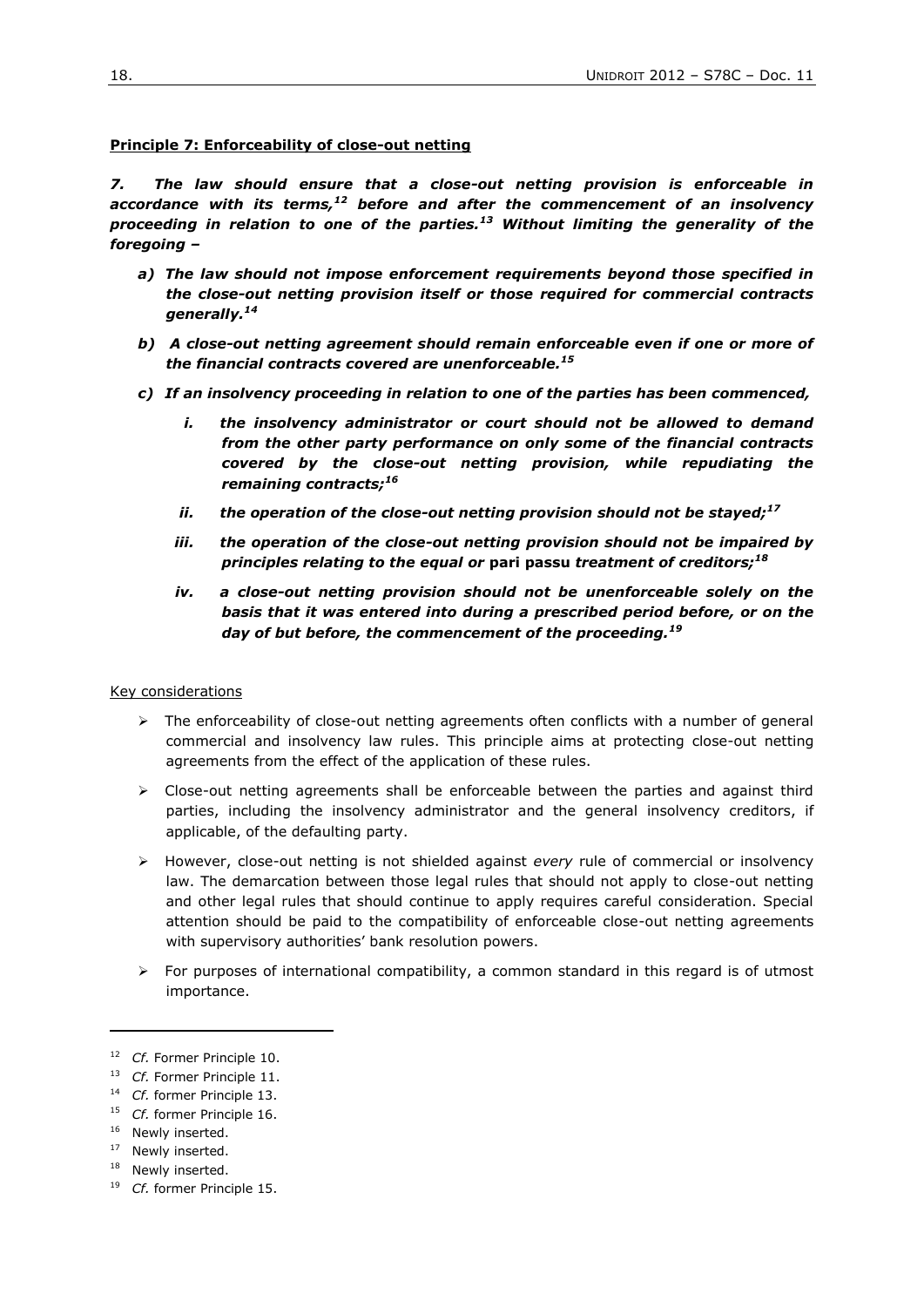## Explanation and commentary

# *Chapeau*

84. The *chapeau* of this principle aims at clarifying two aspects.

85. First, it makes sure that the scope of the protection covers non-insolvency situations as well as the insolvency of one of the parties to the netting provision.

86. Second, it is a 'catch-all' provision addressing all statutory rules that could potentially conflict with close-out netting provisions but should not (reservations apply, *cf. infra*).

87. The background of the formula "*before and after the commencement of an insolvency proceeding'* in the *chapeau* is as follows. Outside insolvency, a close-out netting provision is a bilateral contractual relationship. Since such a netting provision rarely clashes with policy, the law has scant reason to prohibit or limit its use. As a consequence, a netting agreement will generally be effective and enforceable as between two solvent parties.

88. The role of close-out netting in reducing counterparty and systemic risk becomes dominant in particular in the event of the counterparty's insolvency. However, rules of insolvency law intended to preserve the insolvency estate for distribution to creditors and to ensure equal treatment of the latter are potentially incompatible with essential features of close-out netting. One of the primary purposes of insolvency law is to determine the question of which creditors" claims should be prioritised over other creditors' claims. Insolvency law traditionally provides for tools such as "cherry picking" and avoidance of contracts to put its insolvency policies into practice (*cf. infra*), and the application of such rules may render close-out netting provisions meaningless.

89. However, the enforceability of close-out netting is crucial both inside and outside insolvency. Accordingly, the purpose of the *chapeau* is to make clear that the law should protect the enforceability of a close-out netting provision throughout its lifetime and regardless of what type of procedure might be opened over one or both of the parties (regarding the special status of bank resolution procedures, *cf. infra*). To this end, the definition of "insolvency proceeding" has been kept very wide (*cf.* [special definition]). In this context, it is worth noting that procedures which are technically not insolvency proceedings such as amicable creditor settlements, are also included in the scope of protection (which leaves however unaffected the possibility to change the close-out netting provision by agreement).

90. The wording "*enforceable in accordance with its terms'* is the core idea of these principles. It relates to the challenge posed to close-out netting provisions by some quasi-universally recognised legal rules. The best example is probably the insolvency administrator's right to 'cherry pick' (*cf. infra*), but there are others. However, the diversity of legal systems and of the rules within them makes it very difficult to find a general, international formula that precisely describes which commercial and insolvency law rules and principles cause problems. Such a description is possible only in relation to the most obvious rules, which are here captured under paragraphs (a)-(c). However, as close-out netting agreements are embedded in commercial and insolvency law in much the same way as any other contract, many other legal obstacles are capable of rendering a close-out netting agreement unenforceable. These are potentially numerous, but difficult to describe.

91. An important reason for this is that close-out netting is a new concept as yet not properly addressed in many jurisdictions, thereby forcing the courts to seek analogies to deal with this new matter.

92. A telling example of a conflict that might hamper the enforceability of close-out netting would be its assimilation to statutory set-off rights under commercial law and the resulting application of the requirements for set-off to close-out netting. Despite the fact that statutory set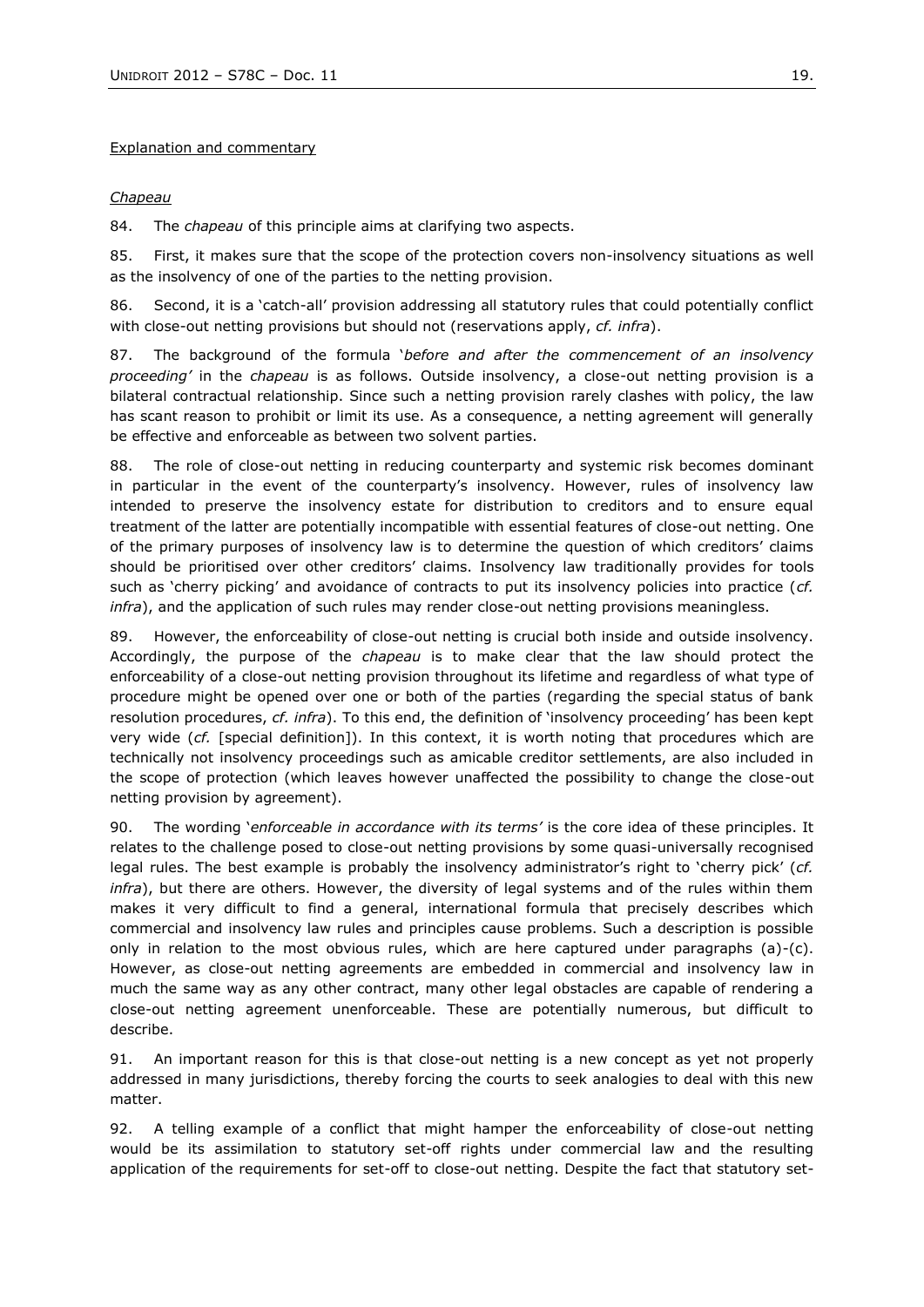off is more limited than netting, in the absence of any clarifying legal rule courts and insolvency administrators might apply its requirements in analogy to close-out netting agreements, thus potentially distorting the enforceability of close-out netting. In particular, (i) set-off traditionally applies only to obligations that are due; (ii) set-off traditionally applies only to obligations flowing from the same agreement, or that are very closely connected to each other; (iii) set-off applies only to payment obligations or obligations of the same kind. As these requirements will rarely be complied with by a close-out netting provision, there is a real risk that it will be stayed or declared invalid.

93. However, as analogies like these are probably very diverse, there is a need for a 'catch-all' rule. This is why the *chapeau* prescribes that close-out netting, as defined in functional terms in *Principle 1*, should be generally enforceable.

94. It is obvious, though, that close-out netting provisions would never be allowed to trump certain other fundamental rules, such as the rules relating to misrepresentation and fraud. In certain cases, the distinction may be quite difficult to make (*cf.* in particular *paragraph (c)(iv) infra*). This is why in *paragraphs (a)-(c)* this principle sets out the most typical challenges to closeout netting provisions stemming from general insolvency and commercial law rules that should be disapplied.

95. Additionally, there are legal rules specifically intended to supersede close-out netting agreements, in particular rules applicable in the context of bank resolution.

# *Paragraph (a) – Additional enforcement requirements*

96. The practical value and effect of close-out netting would be significantly diminished or even rendered void if the law were to impose formal, procedural or other specific requirements as conditions for the enforcement of close-out netting provisions that went beyond those that the parties might have contractually agreed. In particular, the requirements traditionally imposed on the realisation of security interests such as pledges, charges and mortgages should not be made to apply to close-out netting. Such specific requirements may include, for example,

- Notarisation or registration of the agreement with a public authority;
- prior notice to the defaulting party that the close-out netting provision may be put into operation;
- approval of the terms of the realisation or operation of the close-out netting agreement by a court or other public authority; or that
- the realisation be conducted by public auction or in any other prescribed manner, or that
- the close-out netting agreement be operated in a prescribed manner, or that
- the close-out netting agreement be subject to the requirements that may apply in the context of enforcing set-off.

97. It should be noted, however, that since the parties' contract is based on contractual freedom, they are free to include any of the above or similar requirements in the close-out netting provision, if they so wish.

## *Paragraph (b) – Non-enforceable financial contract included, no contagion*

98. Another group of potential obstacles to the enforceability of netting provisions relates to the financial contracts covered. Where the applicable law characterises a particular type of contract as a non-enforceable contract, the enforceability of the netting provision as a whole, *i.e.*, with respect to the remaining financial contracts, might be endangered.

99. A first possible case relates to the inclusion of non-eligible contracts in the close-out netting agreement.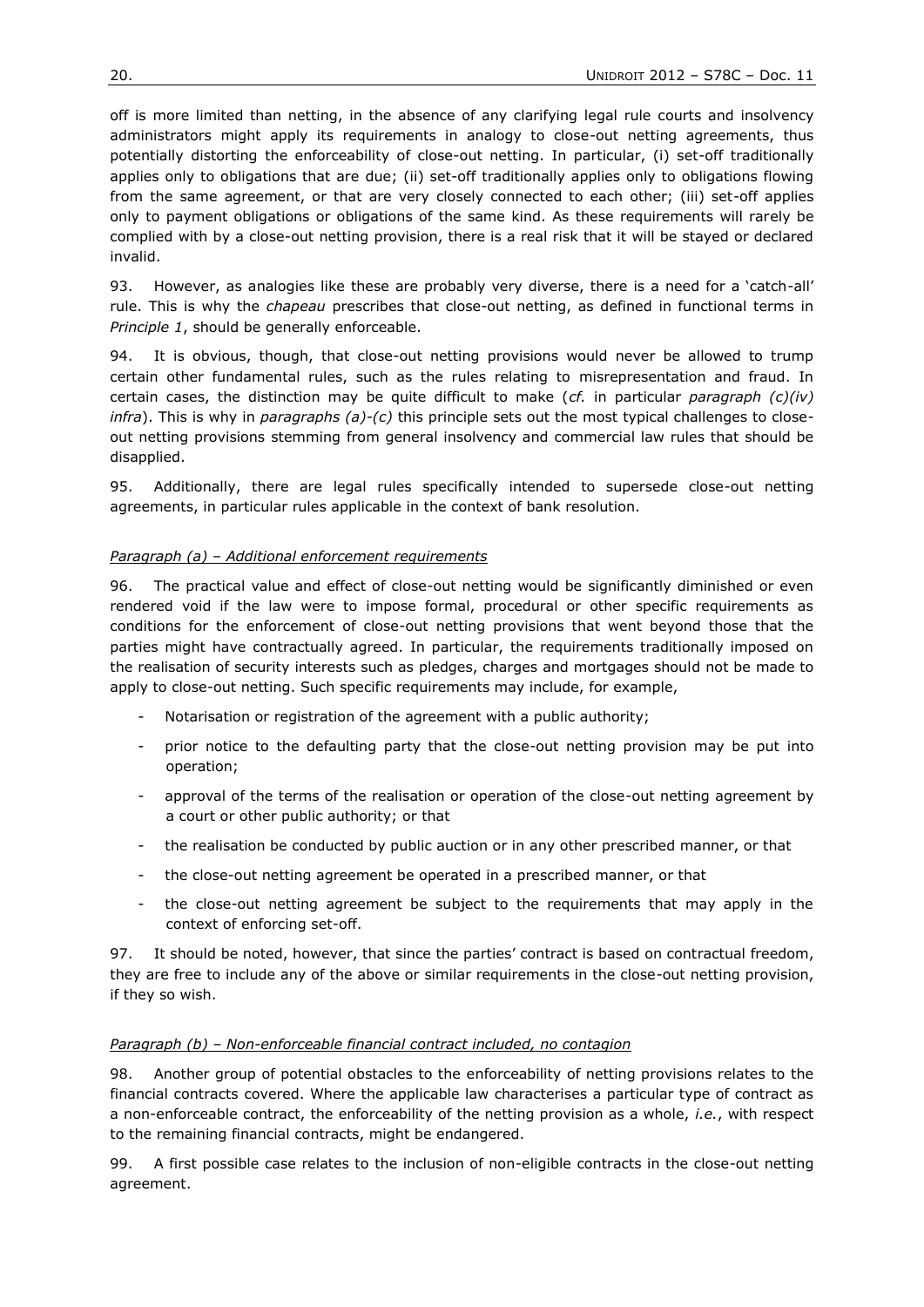100. A second scenario relates to financial contracts that might not be enforceable *per se* in certain jurisdictions as a result of, for instance, legal rules of general commercial or contract law, *e.g.*, rules on misrepresentation or agency.

101. A rather prominent case relates to wagering or gaming prohibitions. This falls within the ambit of the previous group. Unenforceability on the grounds of such bans may in some jurisdictions be a cause for real concern, in particular in relation to derivative contracts.

102. Since the close-out netting provision and all the financial contracts to which it applies are often regarded as *one* contract, general principles of commercial law could hamper the enforceability of the bundle as a whole. A better solution would be to exclude from the netting mechanism only specific non-enforceable contracts once they have been identified.

103. It is important to note that this rule does not interfere with the question of whether the *single* contract, under the applicable law, is enforceable or not.

# *Paragraph (c)(i) – Cherry picking*

104. In an insolvency proceeding, the insolvency administrator often has the right to "cherry pick" from the insolvent party"s non-performed contracts. This means that the insolvency administrator is entitled to require any counterparty to perform those contracts that are favourable to the insolvent estate.

105. Where cherry picking applies to the financial contracts covered by a close-out netting provision, the bundle of financial contracts intended to be covered by the close-out netting mechanism would be disassembled and the solvent party would have to perform all the contracts that were unfavourable from its perspective, whereas the insolvency administrator would not perform the favourable contracts – ultimately, the solvent party would be exposed to the full counterparty risk.

106. Cherry picking is essentially contrary to the characteristics of a single relationship set out *supra* (*cf*. *key considerations* in respect of Principle 3). Those jurisdictions that accommodate closeout netting tend to solve the conflict between cherry-picking and enforceability of netting provisions by disallowing the selection of isolated contracts but giving the insolvency administrator the right to decide whether the net amount is to be paid or not.

# *Paragraph (c)(ii) – Stay*

107. Insolvency rules often impose a stay on all transactions with the insolvent estate as from the moment of the commencement of the proceeding. Such a stay would traditionally also inhibit the operation of set off. The reasoning is that further outflow of assets must be stopped and the insolvency administrator be given the right to repudiate all unfavourable contracts. However, a stay imposed on the termination of financial contracts might lead to contagion from the insolvent party to the solvent party in the sense that the latter becomes unable to perform on its own obligations vis-à-vis third parties ("systemic risk"). Further, from a conceptual angle, a stay appears unnecessary because the insolvency administrator should not have the right to choose among the open contracts (no cherry picking, *cf. supra*).

# *Paragraph (c)(iv) – Suspect periods, zero-hour rules*

108. National insolvency laws often contain rules allowing the insolvency administrator or a court to avoid transfers or payments made prior to the opening of the insolvency proceeding, usually on the ground that not to do so would give an unjustified preference to one or more creditors over the remaining creditors, or give rise to unjustified deprivation of the insolvent estate of the relevant assets. In some jurisdictions, only transfers and payments that were made within a legally defined "suspect period" can be avoided, whilst in other jurisdictions no time limit exists. In the context of